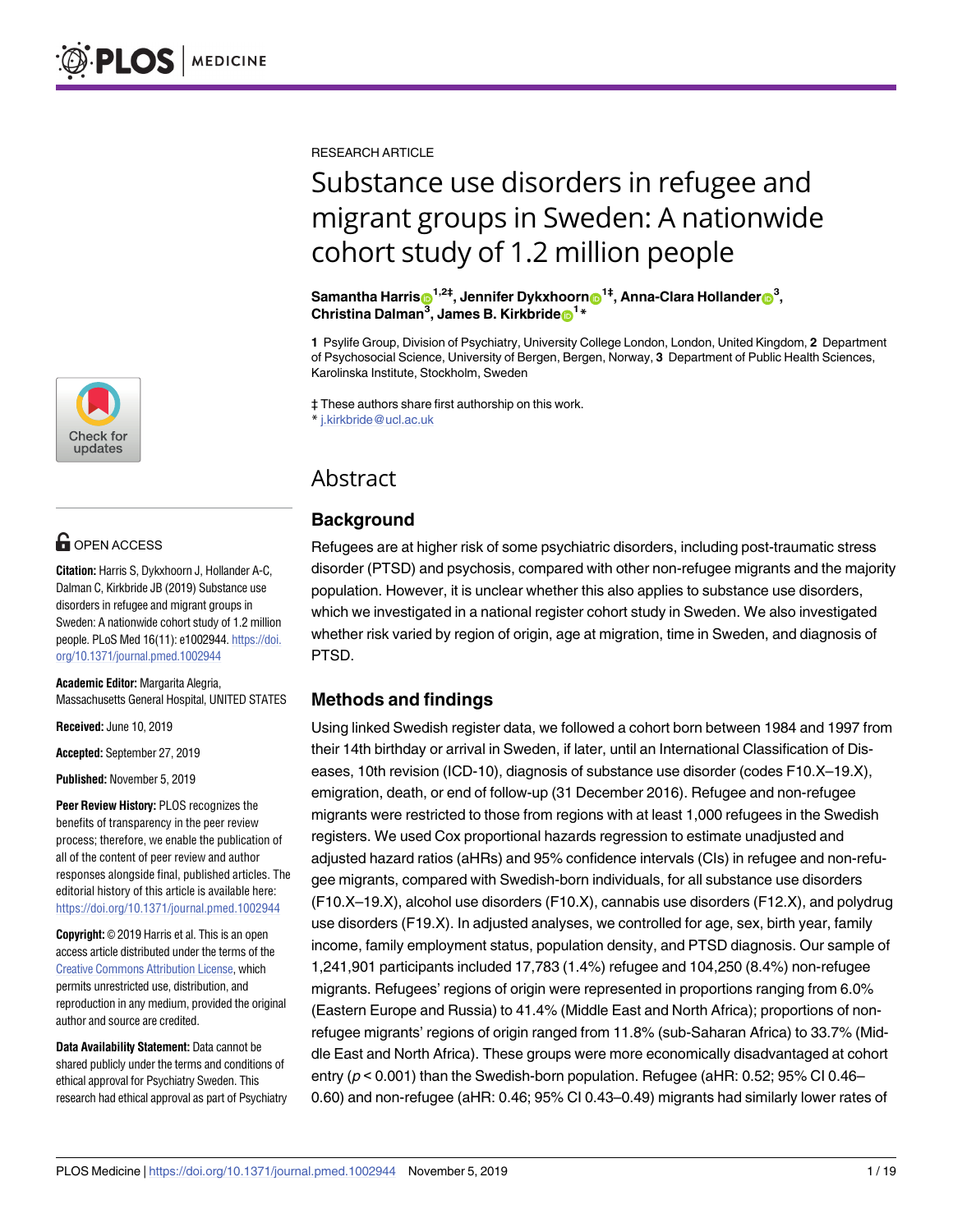Sweden "Psykisk ohälsa, psykiatrisk sjukdom: förekomst och etiologi" (Mental health and psychiatric disorders–prevalence and aetiology), approved by the Stockholm Regional Ethical Review Board (number 2010/1185-31/5). Please contact the Stockholm Regional Ethical Review Board [\(https://etikprovningsmyndigheten.se/\)](https://etikprovningsmyndigheten.se/) for information about access to Swedish register data for researchers who meet the criteria for access to confidential data. Researchers can also contact the Swedish Research Council about how to access register-based data by visiting [https://www.](https://www.registerforskning.se/en/) [registerforskning.se/en/](https://www.registerforskning.se/en/) or contacting them by email [\(registerforskning@vr.se\)](mailto:registerforskning@vr.se) or telephone +46 8 546 440 00.

**Funding:** This work was supported by a Sir Henry Dale Fellowship jointly funded by the Wellcome Trust ([www.wellcome.ac.uk](http://www.wellcome.ac.uk)) and the Royal Society [\(https://royalsociety.org/\)](https://royalsociety.org/) (grant number: 101272/ Z/13/Z to JBK), by a John Grace QC Scholarship from Mental Health Research UK [\(http://www.](http://www.mentalhealthresearchuk.org.uk/) [mentalhealthresearchuk.org.uk/\)](http://www.mentalhealthresearchuk.org.uk/) to JBK/JD, UCLH NIHR Biomedical Research Centre [\(https://www.](https://www.uclh.nhs.uk/Research/BRC/) [uclh.nhs.uk/Research/BRC/](https://www.uclh.nhs.uk/Research/BRC/)) to SH, JD, and JBK, and by a UCL Overseas Research Scholarship [\(https://www.ucl.ac.uk\)](https://www.ucl.ac.uk) to JD. A-CH was supported by Folkhälsomyndigheten (Public Health Agency of Sweden) [\(https://www.folkhalsomyndigheten.se/](https://www.folkhalsomyndigheten.se/)) and FORTE [\(https://forte.se/en/\)](https://forte.se/en/), grant number 2017-00632. The funders had no role in study design, data collection and analysis, decision to publish, or preparation of the manuscript.

**Competing interests:** The authors have declared that no competing interests exist.

**Abbreviations:** aHR, adjusted hazard ratio; AIC, Akaike's Information Criterion; CI, confidence interval; HR, hazard ratio; ICD-10, International Classification of Diseases, 10th revision; IQR, interquartile range; LISA, Longitudinal Integration Database for Health Insurance and Labour Market Statistics; LRT, likelihood ratio test; PTSD, posttraumatic stress disorder.

all substance use disorders compared with Swedish-born individuals (crude incidence: 290.2 cases per 100,000 person-years; 95% CI 287.3–293.1). Rates of substance use disorders in migrants converged to the Swedish-born rate over time, indicated by both earlier age at migration and longer time in Sweden. We observed similar patterns for alcohol and polydrug use disorders, separately, although differences in cannabis use were less marked; findings did not differ substantially by migrants' region of origin. Finally, while a PTSD diagnosis was over 5 times more common in refugees than the Swedish-born population, it was more strongly associated with increased rates of substance use disorders in the Swedishborn population (aHR: 7.36; 95% CI 6.79–7.96) than non-refugee migrants (HR: 4.88; 95% CI 3.71–6.41; likelihood ratio test [LRT]:  $p = 0.01$ ). The main limitations of our study were possible non-differential or differential under-ascertainment (by migrant status) of those only seen via primary care and that our findings may not generalize to undocumented migrants, who were not part of this study.

# **Conclusions**

Our findings suggest that lower rates of substance use disorders in migrants and refugees may reflect prevalent behaviors with respect to substance use in migrants' countries of origin, although this effect appeared to diminish over time in Sweden, with rates converging towards the substantial burden of substance use morbidity we observed in the Swedishborn population.

# Author summary

# **Why was this study done?**

- Migrants and refugees have higher incidence rates of some psychiatric disorders, including post-traumatic stress disorder (PTSD) and psychotic disorders. It is unclear whether these groups face higher rates of substance use disorders than nonmigrant populations, or whether these rates change with time resident in a new country or due to comorbid PTSD.
- Most studies of substance use disorders in migrants and refugees have been restricted to small, cross-sectional surveys of prevalence, not incidence.

# **What did the researchers do and find?**

- We established a nationwide cohort study of over 1.2 million people aged up to 32 years old in Sweden, including over 17,000 refugees, to investigate incidence rates of substance use disorders diagnosed in secondary clinical care settings.
- The incidence rate of any substance use disorder, including alcohol and polydrug use disorders, was between 48% and 54% lower in refugees and non-refugee migrants from similar regions of origin than the Swedish-born population, who had particularly high rates of alcohol use disorders (208.4 new cases per 100,000 people per year; 95% CI 206.0–210.7). Differences in cannabis use disorders were less marked.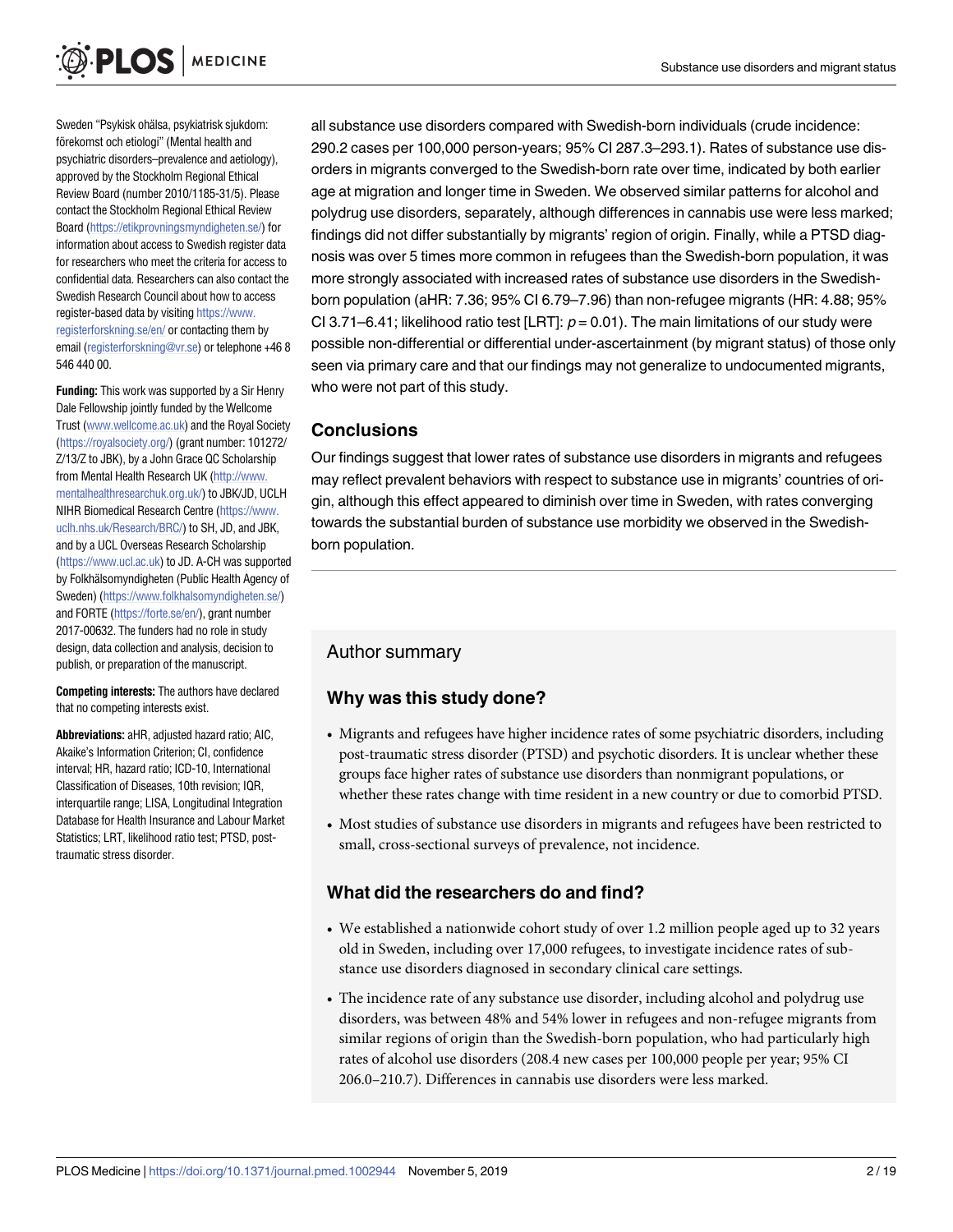- <span id="page-2-0"></span>• For all outcomes, rates in migrants converged to the Swedish-born rate over time, indicated by earlier age at migration or longer time lived in Sweden.
- PTSD diagnoses were more common amongst refugees and non-refugee migrants than the Swedish-born population but were more strongly associated with risk of substance use disorders in the Swedish-born population.

### **What do these findings mean?**

• Prevalent behaviors with respect to substance abuse in refugees and migrants from particular regions may limit the likelihood of substance abuse and subsequent disorder, although these protective effects appear to diminish over time.

# **Introduction**

Over 258 million people, or 3.4% of the global population, currently live as migrants outside of their birth country [[1\]](#page-16-0), including over 25 million refugees [\[2\]](#page-16-0) forcibly displaced by persecution, war, or violence. Refugees experience high rates of certain mental health disorders, including post-traumatic stress disorder (PTSD) [[3](#page-16-0)–[6](#page-16-0)] and psychotic disorders including schizophrenia [\[7](#page-16-0)]. Less epidemiological research has focused on the risk of other mental health disorders on refugees, although they appear to have lower risk of suicide than nonmigrant populations [[8\]](#page-16-0). For non-refugee migrants, risk of depression and anxiety may be lower  $[9-12]$  $[9-12]$  $[9-12]$  $[9-12]$ or equivocal to autochthonous populations  $[11,13]$  $[11,13]$ , but like refugees, they are at elevated risk of psychotic disorders [[7,](#page-16-0)[14](#page-17-0)–[16](#page-17-0)].

The epidemiological evidence for risk of substance use disorders in refugee and non-refugee migrant groups is still poorly understood, with most studies focused on alcohol use behaviors and disorders [\[17\]](#page-17-0). Relatively few studies have compared rates of substance use disorders in refugees to non-refugee or nonmigrant populations, and available evidence presents a heterogeneous picture [[17](#page-17-0)]. For example, one study in Sweden found that hospitalizations for alcohol and drug use disorders were lower in immigrants from regions of the world where Sweden has traditionally received substantial numbers of refugees, compared with the Swedish-born population [[18](#page-17-0)]. This study, however, did not have a direct measure of refugee status. In contrast, another study in Sweden found that young male refugees were more likely to be hospitalized for drug-related problems [\[19](#page-17-0)]. Harmful alcohol consumption in Bhutanese refugees in Nepal was also no higher than typically observed in Western populations [[20](#page-17-0)], while a further study in the US  $[21]$  $[21]$  $[21]$  reported that refugees were 3–6 times less likely to meet criteria for substance use disorders than the nonmigrant population. With regards to non-refugee migrant groups, current research also suggests that alcohol-related disorders are less common compared with host populations in the US  $[22]$  $[22]$  $[22]$ , Scandinavia  $[23-25]$  $[23-25]$  $[23-25]$  $[23-25]$ , and Spain  $[26,27]$ , although not from one study in France [\[28\]](#page-17-0). Risk of other substance abuse disorders may also be lower in non-refugee migrants [[22](#page-17-0)], although these have received less research attention to date.

There is also some evidence that the risk of some other psychiatric outcomes in migrant populations, most notably suicide [[8](#page-16-0)], converge to the background Swedish rate with longer residence in Sweden. Moreover, earlier age at migration has been associated with increased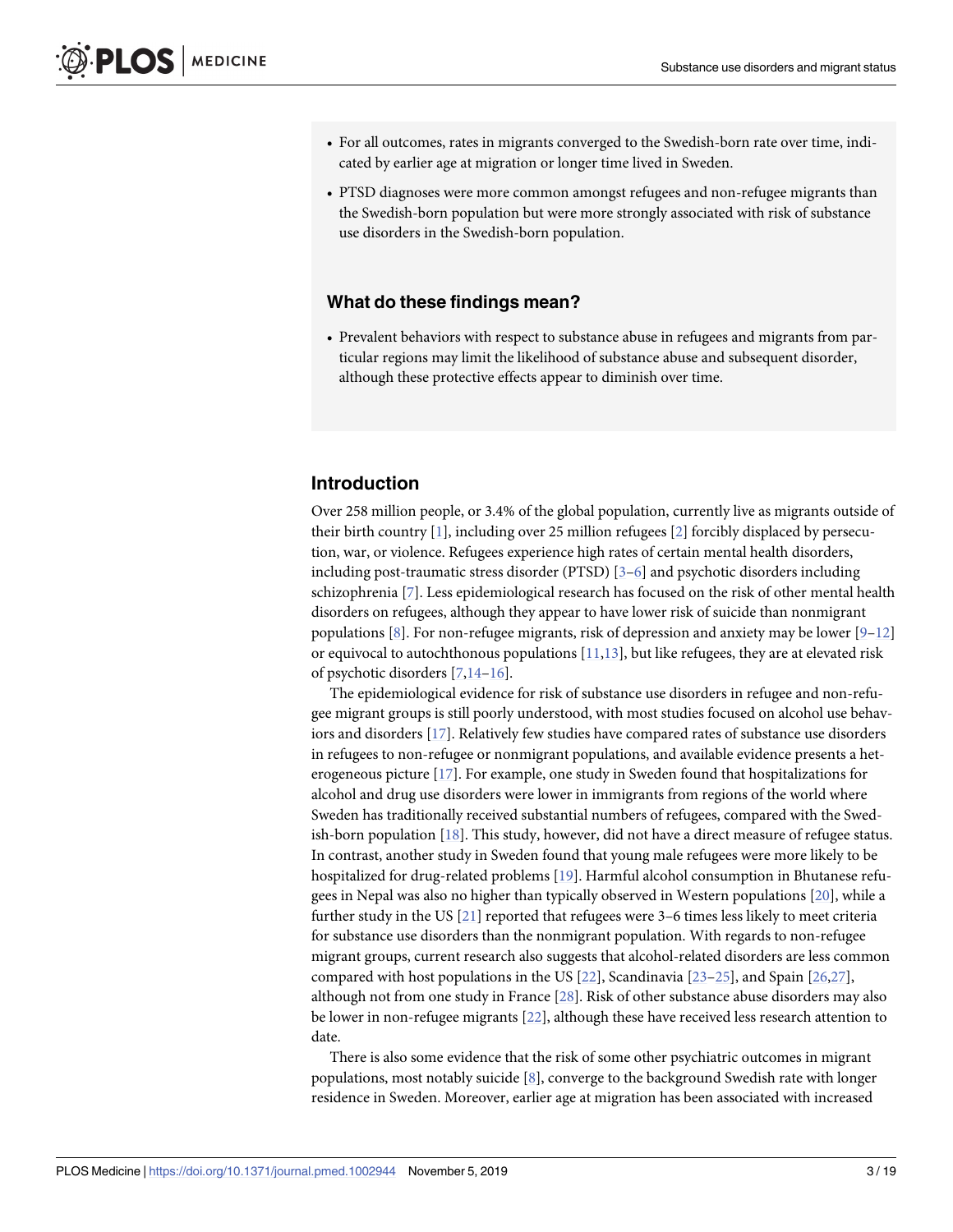<span id="page-3-0"></span>risk of psychotic disorders in some [[29](#page-17-0)[–31\]](#page-18-0) (but not all [\[15\]](#page-17-0)) studies, implicating possible cultural adaptation as a mechanism influencing future mental health. For substance use disorders, there is some corollary evidence from US data that substance use disorders are closer to native-born American prevalence in second-generation migrants and first-generation migrants with earlier age at migration [[22](#page-17-0)], suggesting similar mechanisms; to our knowledge, this hypothesis has not been tested in incidence cohorts.

Many studies have been based on cross-sectional surveys [[22](#page-17-0),24-27], prevalence data [\[20,22,24](#page-17-0),[26,27\]](#page-17-0), small samples [\[24,26,27](#page-17-0)], imprecise definitions of refugee status [\[18\]](#page-17-0), or substance use behaviors rather than disorder  $[20,24,25]$  $[20,24,25]$  $[20,24,25]$  $[20,24,25]$ , making it difficult to draw firm conclusions about the risk of substance use disorders in refugee and non-refugee migrant groups. Few population-based, longitudinal studies on this topic have been conducted, with rare exceptions [\[19](#page-17-0)]. However, this study did not disaggregate findings by substance type, while the increased risk of hospitalization for drug use disorders in male refugees contrasts the wider literature. One unexplored possibility here is that risk of substance use disorders in refugee and non-refugee migrant groups may vary by a third factor, such as exposure to traumatic life events or the comorbid experience of PTSD [\[32\]](#page-18-0). It has been suggested that over half of people with PTSD meet criteria for alcohol abuse, and over one third meet criteria for other substance abuse [\[33\]](#page-18-0). Therefore, exact substance use disorder risk in refugee and non-refugee migrants may depend on the comorbid presence of PTSD or may have a greater impact on substance use disorder rates, given that they are more likely to experience trauma and PTSD [[34](#page-18-0)]. If true, we would expect that refugees, but not non-refugee migrants, would have a higher risk of substance use disorders than Swedish-born individuals and that the impact of PTSD (i.e., proportion exposed to PTSD) would be more common amongst refugee and non-refugee migrants. However, we would have no reason to believe that the effect of PTSD on substance abuse disorder risk (i.e., the relative risk or hazard ratio [HR]) would differ between refugees, non-refugees, and Swedish-born groups (i.e., no effect modification of the association between PTSD and rates of substance use disorders by migrant status). We therefore investigated whether the incidence of substance use disorders in refugees and non-refugee migrants from regions with substantial refugee flows to Sweden differed from the native-born population in a large, nationwide Swedish cohort, using high-quality linked register data. Specifically, we tested whether rates of substance use disorders would be lower in refugee and non-refugee migrant populations in Sweden; vary by region of origin; converge to the Swedish-born rate with earlier age at migration, and longer time lived in Sweden amongst migrant populations; and be independently associated with PTSD (that PTSD would be more common in refugee and non-refugee migrants [i.e., greater impact], but that PTSD would not modify the association between migrant status and substance use disorders).

# **Methods**

A prespecified protocol for this study was used ( $S1$  [Text](#page-15-0)) and is registered at protocols.io ( $dx$ . [doi.org/10.17504/protocols.io.53fg8jn](http://dx.doi.org/10.17504/protocols.io.53fg8jn)). We deviated from the protocol by including an analysis of time lived in Sweden in relation to the hazard of substance use disorders as a post hoc analysis.

# **Study design and population**

Using longitudinal Swedish register data from Psychiatry Sweden, a database of linked registers to explore the causes and outcomes of mental health disorders, we established an initial cohort of 1,345,320 people born between 1984 and 1997, of refugees, non-refugee migrants, and Swedish-born participants. We restricted the cohort to this birth period to ensure we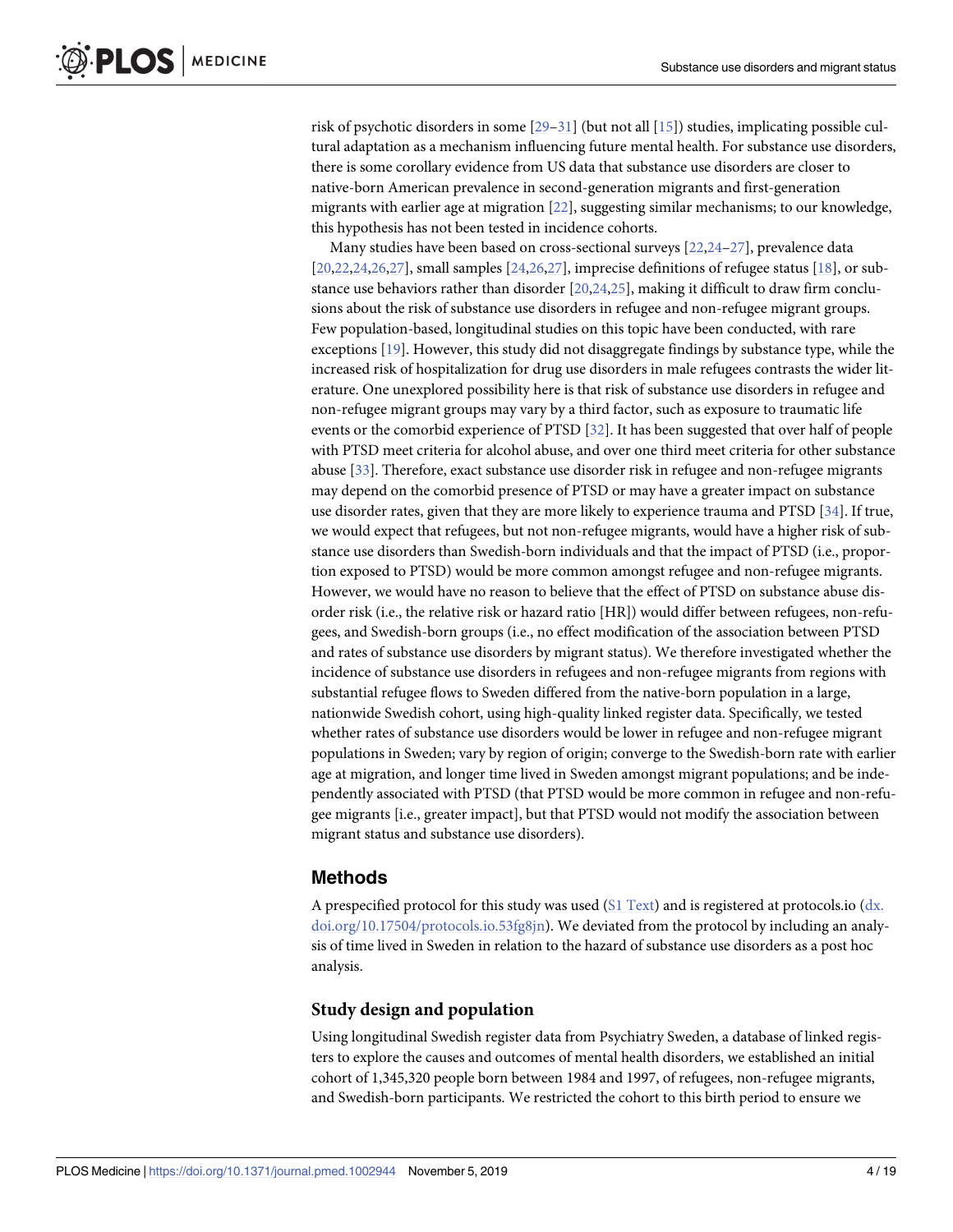<span id="page-4-0"></span>could follow all participants diagnosed with an International Classification of Diseases, 10th revision (ICD-10) substance use disorder (F10–F19), which was introduced in Sweden in 1997. We only included refugee and non-refugee migrants who arrived in Sweden from 1 January 1998 (when refugee status was first recorded in the longitudinal database for integration studies [STATIV]) from regions of origin where data were available in the Swedish registers on at least 1,000 refugees, to permit valid comparisons between these two groups, consistent with our previous methodology [[7\]](#page-16-0). Migrants from other regions (e.g., Western Europe, the Americas, or Oceania) were excluded, as were children of migrants (second-generation migrants), defined as those born in Sweden to at least one foreign-born parent. Those not officially granted residence in Sweden (i.e., asylum seekers and undocumented migrants) and those diagnosed with nonaffective psychosis (ICD-10 F20–F29) or a substance use disorder (F10–F19) before their 14th birthday were excluded. Participants were considered at risk of developing a substance use disorder from their 14th birthday (earliest: 1 January 1998) or arrival in Sweden, if later, and were followed until they received a diagnosis of a substance use disorder (see below), emigration, death, or the end of the follow-up period (31 December 2016).

### **Outcomes**

Our primary outcome of interest was a first ICD-10 diagnosis of mental and behavioral disorders due to psychoactive substance use (F10.X–F19.X) as recorded in the National Patient Register, following in- or outpatient admission. The National Patient Register began recording inpatient psychiatric contacts in 1973 and outpatient contacts in 2001 [\[35\]](#page-18-0). In- and outpatient coverages are known to be complete after 1987 and 2005, respectively [[35](#page-18-0)], for publicly funded healthcare settings and privately funded inpatient care, and around 80% complete for privately funded outpatient settings. We also investigated three specific types of substance use disorders with considerable public health impact, as separate outcomes: alcohol use disorders (F10.X), cannabis use disorders (F12.X), and polydrug use disorders (F19.X). The earliest recorded date of diagnosis was used as the date of cohort exit.

### **Exposures**

Our primary exposure was migrant status, categorized as refugee, non-refugee migrant, or Swedish-born using information from the Total Population Register, STATIV, and the Multigenerational Register. Reason for settlement, including refugee status, was ascertained from the STATIV register, where individuals were coded as refugees if they had been granted a residency permit in accordance with Swedish law and the UN Refugee Convention as someone who, "owing to a well-founded fear of being persecuted [. . .] is unable to, or owing to such fear, is unwilling to avail himself of the protection of that country" [\[36\]](#page-18-0). All other immigrants granted official residency were classified as non-refugee migrants. Swedish-born people were defined as those born in Sweden to two Swedish-born parents, linked via the Multi-generational Register. As secondary exposures, we also considered region of origin, age at migration, and time in Sweden. We classified region of origin into 5 regions: Sweden; Eastern Europe and Russia; Asia; Middle East and North Africa; and sub-Saharan Africa. Full details of the specific region and countries of origin included in these definitions by the Swedish Migration Agency are reported in S1 [Table](#page-15-0). Age at migration was categorized as Swedish-born, 0–6 years, 7–15 years, 16–19 years, and 20+ years, consistent with age periods at which people in Sweden typically transition through the education system. Time in Sweden was categorized as Swedishborn, 0–4 years, 5–9 years, and 10+ years. Finally, we classified individuals as having a PTSD diagnosis if they had ever received an ICD-10 F43.1 diagnosis recorded in the National Patient Register.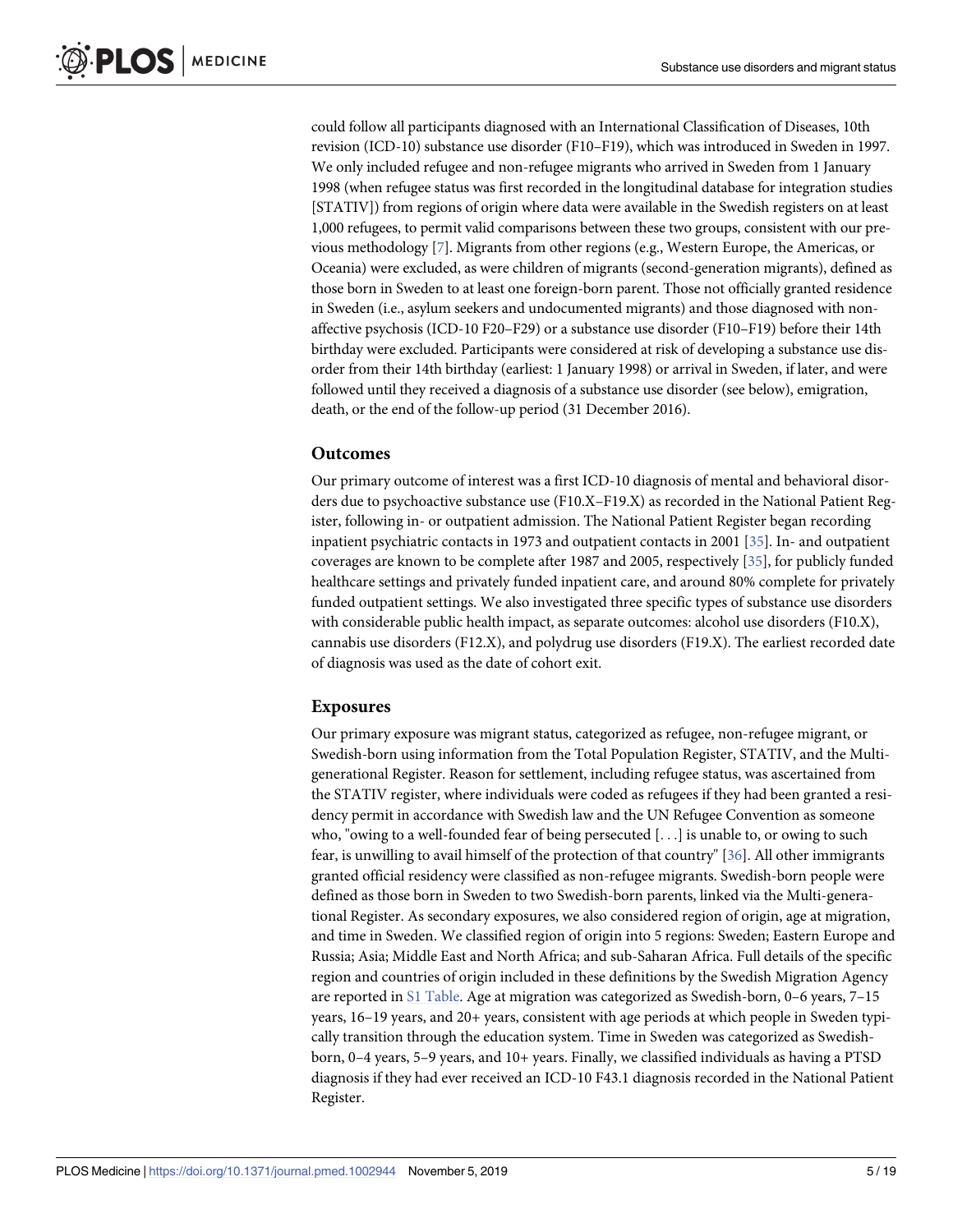# <span id="page-5-0"></span>**Confounders**

Sex, birth year, family income, family employment status, population density, and PTSD diagnosis were included as confounders. We also treated age as a time-varying covariate, using Lexus expansion, to account for possible changes in substance use disorders risk for people as they aged. We created 5 age categories: 14–17, 18–21, 22–25, 26–29, and 30–32. We further adjusted for birth year to account for possible period effects. Family income was generated from the Longitudinal Integration Database for Health Insurance and Labour Market Statistics (LISA). As individuals are not included in the LISA until age 16, family income was used when available, which included highest parental income for parents residing at the same address as the participant. For individuals who entered the cohort after age 16, their personal income was utilized if parental income was not available. Family disposable income was divided into quintiles relative to the total Swedish population in a given year, which implicitly accounts for inflation over the follow-up period. Individuals were categorized according to the family income quintile in their year of cohort entry. Similarly, we considered parental employment status (employed versus unemployed), also retrieved from the LISA register. For migrants arriving after age 16 without parents, individual employment status was used. Population density was estimated for participants according to the "Small Area Marketing Statistic" neighbourhood (*N* = 9,209) in which they were registered in their year of cohort entry according to the Total Population Register. These neighbourhoods had a median population size of 726 in 2011 (interquartile range [IQR], 312–1,378). We generated four categories of population density:  $\langle$  <25 people/km<sup>2</sup>, 25.1–250 people/km<sup>2</sup>, 250.1–2,500 people/km<sup>2</sup>, and >2,500 people/km<sup>2</sup> to control for urban effects.

# **Statistical analysis**

We excluded participants with missing covariate data and compared them with the complete case sample. Next, we presented descriptive statistics on confounder and outcome variables, and reported incidence rates per 100,000 person-years by migrant status. We then fitted Cox proportional hazards models for each outcome, estimating unadjusted and adjusted hazard ratios (aHRs) and 95% confidence intervals (CIs) for each of our exposures. Due to multicollinearity between our exposures (all exposures had the Swedish-born population as the reference category), we fitted separate models for each exposure and reported Akaike's Information Criterion (AIC) for each, with lower score indicating better fit. We tested whether the effect of migrant status on substance use disorders was modified by PTSD, assessed formally via likelihood ratio tests (LRTs). To investigate possible biases introduced by excluding participants with missing covariate data, we reran our main unadjusted and adjusted Cox proportional hazards models for all substance use disorders, including people with missing income data  $(N = 99,631)$  in a sensitivity analysis; when controlling for income, we included those missing income as a separate category on this covariate. In a further sensitivity analysis restricted to migrant samples (i.e., excluding the Swedish-born reference category to reduce multicollinearity), we investigated whether migrant status, region of origin, age at migration, and time in Sweden had independent effects on risk of any substance use disorders. We tested the proportional hazards assumption for migrant status by conducting a proportional hazards test of departure of Schoenfeld residuals from zero over time, with inspection of log-log plots and by inspecting HRs by migrant status across the follow-up period in the event of violation of this assumption. We used Stata version 15 for all statistical analyses [\[37\]](#page-18-0).

This study received ethical approval through Psychiatry Sweden from the Stockholm Regional Ethical Review Board (number 2010/1185-31/5) and consent was waived. We followed STROBE guidelines for reporting observational studies (S1 STROBE [Checklist\)](#page-15-0).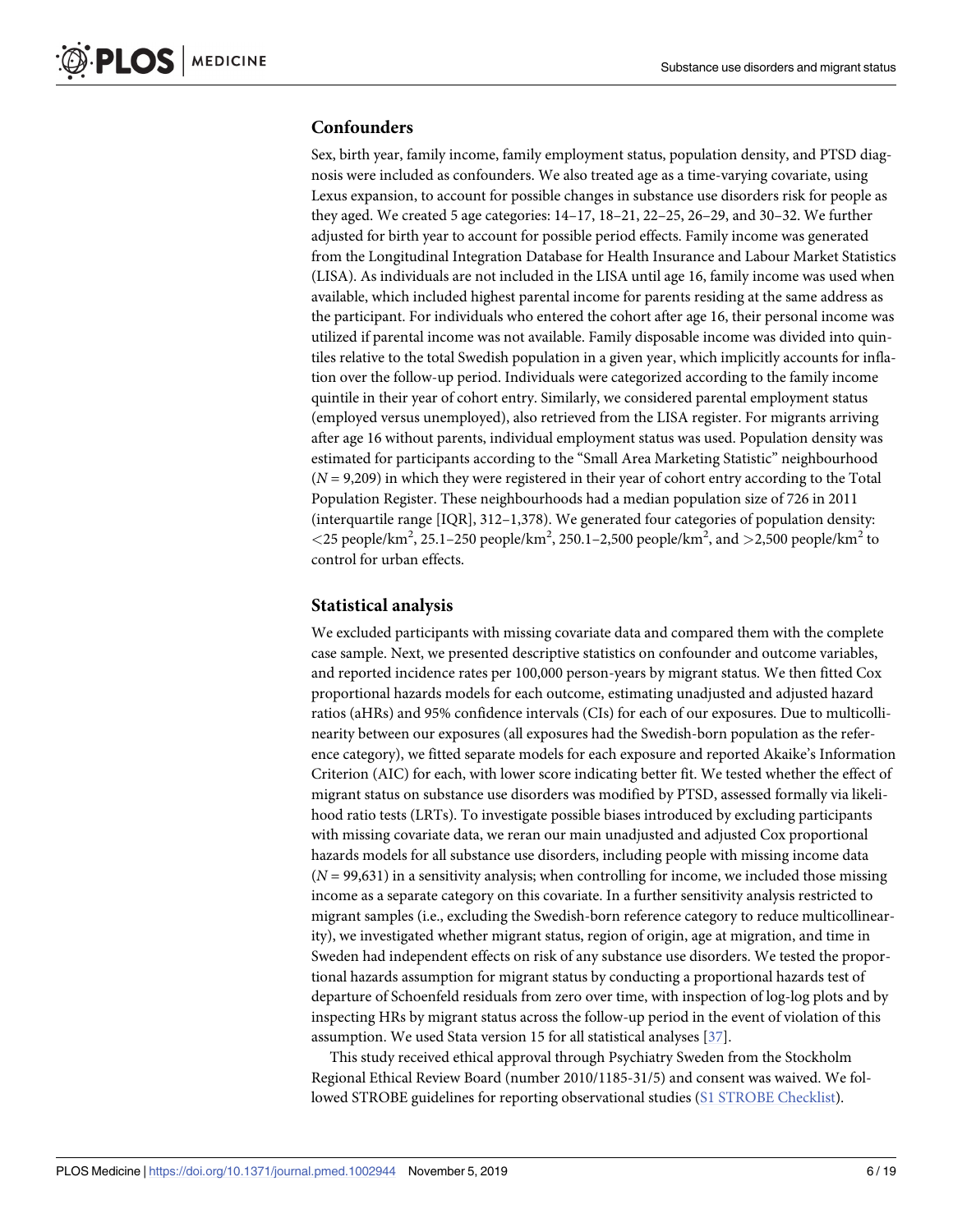<span id="page-6-0"></span>

**Fig 1. PRISMA flow diagram.**

<https://doi.org/10.1371/journal.pmed.1002944.g001>

# **Results**

### **Missing data**

From 1,345,320 participants, we excluded 103,419 people (7.7%) missing covariate data (Fig 1), including family income (*n* = 99,631; 7.4%), employment status (*n* = 3,710; 0.3%), or address information in year of cohort entry (*n* = 348; 0.03%). Participants with missing data were more likely to be refugee or non-refugee migrants, younger, male, from lower family income quintiles, unemployed families, and live in more urban areas than participants in the final analytical cohort (all  $p < 0.001$ ; S2 [Table](#page-15-0)). They were less likely to have received a diagnosis of any substance use disorder or PTSD (all *p <* 0.001; S2 [Table](#page-15-0)).

# **Demographic and clinical characteristics**

Our final analytical sample included 1,241,901 people living in Sweden (92.3% of the total sample), including 17,783 refugees (1.4%), 104,250 non-refugee migrants (8.4%), and 1,119,868 Swedish-born individuals (90.2%) (**[Table](#page-7-0) 1**). The largest proportion of refugee (41.4%) and non-refugee migrants (33.7%) were from the Middle East and North Africa (33.7%). The smallest proportion of refugee (6.0%) and non-refugee migrants (11.8%) were from Eastern Europe and Russia, and sub-Saharan Africa. Migrants from these broad regions tended to come from specific regions of origin from which Sweden has traditionally received substantial migrant flows, including East Africa, the former Yugoslavia, Central Asia (including Afghanistan), and Iraq (S1 [Table\)](#page-15-0). Refugee and non-refugee migrants were more likely to be from a lower family income category than the Swedish-born population, be older and be in a more densely populated part of Sweden at cohort entry (all  $\chi^2 p < 0.001$ ). As expected, refugees were more likely to have a PTSD diagnosis (1.3%) than non-refugee migrants (0.6%) and the Swedish-born population (0.2%) ( $\chi^2 p < 0.001$ ).

We identified 40,417 (2.9%) individuals who were first diagnosed with a substance use disorder in the inpatient or outpatient register over 14,439,302 person-years of follow-up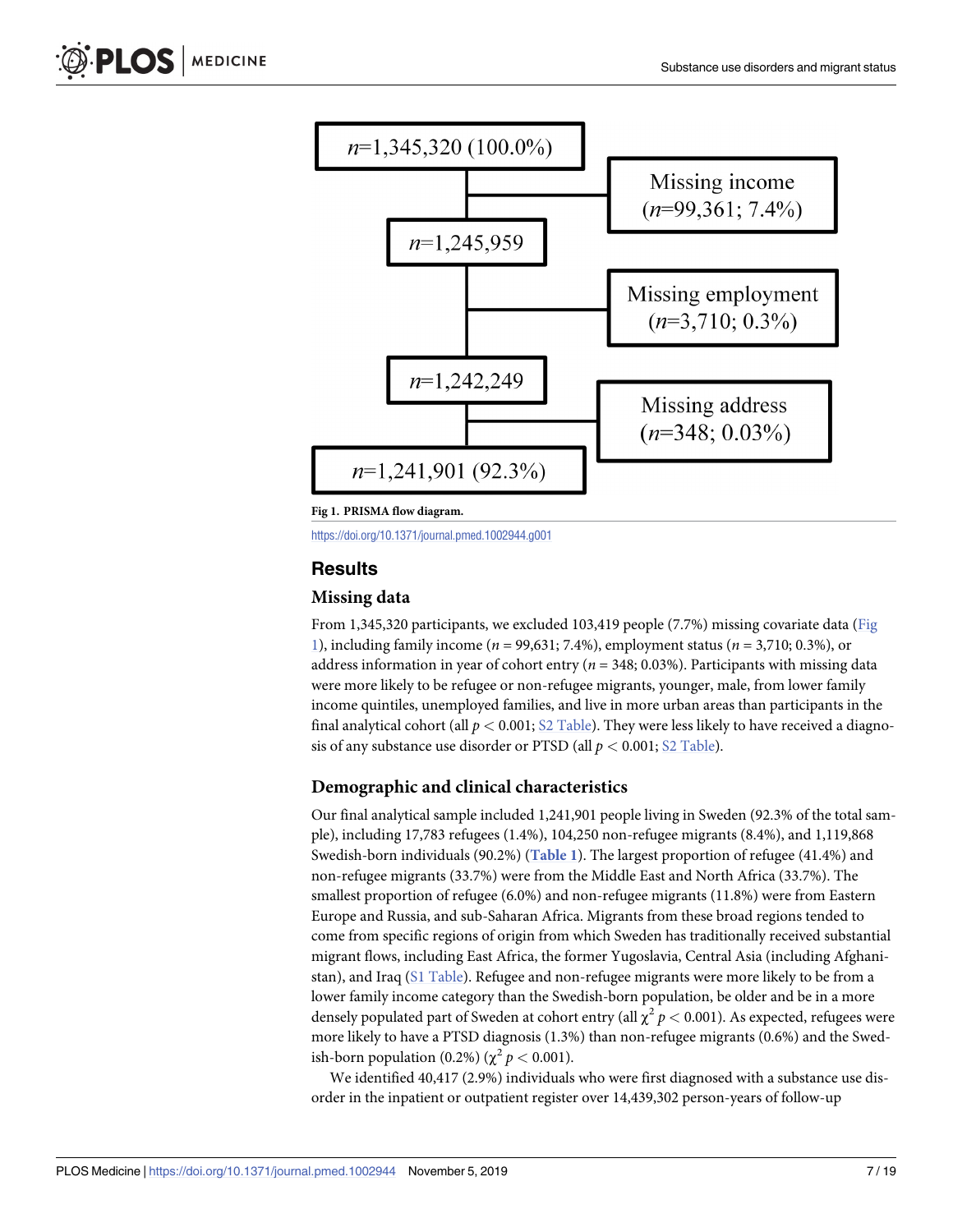<span id="page-7-0"></span>

| DI MEDICINE |  |
|-------------|--|
|-------------|--|

| Characteristics                     |                  | Swedish-born<br>$(n = 1, 119, 868; 90.2\%)$ |              |                  | $8.4\%$ | Non-refugee migrants ( $n = 104,250$ ; | Refugees<br>$(n = 17,783; 1.4\%)$ |         |              |
|-------------------------------------|------------------|---------------------------------------------|--------------|------------------|---------|----------------------------------------|-----------------------------------|---------|--------------|
|                                     | $\boldsymbol{N}$ | Percent                                     | Person-years | $\boldsymbol{N}$ | Percent | Person-years                           | $\boldsymbol{N}$                  | Percent | Person-years |
| Psychiatric diagnosis               |                  |                                             |              |                  |         |                                        |                                   |         |              |
| Any substance use disorder   38,971 |                  | 3.5                                         | 13,427,338   | 1,223            | 1.2     | 862,574                                | 223                               | 1.3     | 149,389      |
| Alcohol use disorder                | 29,444           | 2.6                                         | 13,498,936   | 690              | 0.7     | 865,865                                | 117                               | 0.7     | 150,000      |
| Cannabis use disorder               | 4,381            | 0.4                                         | 13,730,555   | 301              | 0.3     | 868,961                                | 52                                | 0.3     | 150,534      |
| Polydrug use disorder   7,553       |                  | 0.7                                         | 13,704,514   | 246              | 0.2     | 869,319                                | 53                                | 0.3     | 150,501      |
| Sex                                 |                  |                                             |              |                  |         |                                        |                                   |         |              |
| Female                              | 545,163          | 48.7                                        | 6,514,361    | 53,104           | 50.9    | 442,936                                | 7,798                             | 43.8    | 65,542       |
| Male                                | 574,705          | 51.3                                        | 6,912,978    | 51,146           | 49.1    | 419,638                                | 9,985                             | 56.2    | 83,848       |
| <b>Birth year</b>                   |                  |                                             |              |                  |         |                                        |                                   |         |              |
| 1984-1985                           | 155,362          | 13.9                                        | 2,642,047    | 28,029           | 26.9    | 231,807                                | 3,613                             | 20.3    | 32,313       |
| 1986-1987                           | 166,546          | 14.9                                        | 2,523,494    | 21,851           | 21.0    | 181,848                                | 3,063                             | 17.2    | 27,592       |
| 1998-1999                           | 182,803          | 16.3                                        | 2,436,898    | 15,632           | 15.0    | 138,784                                | 2,784                             | 15.7    | 24,706       |
| 1990-1991                           | 195,903          | 17.5                                        | 2,261,732    | 13,419           | 12.9    | 122,323                                | 2,709                             | 15.2    | 23,664       |
| 1992-1993                           | 184,705          | 16.5                                        | 1,804,263    | 8,640            | 8.3     | 69,895                                 | 2,485                             | 14.0    | 18,977       |
| 1993–1995                           | 163,036          | 14.6                                        | 1,294,891    | 11,198           | 10.7    | 83,404                                 | 2,255                             | 12.7    | 16,556       |
| 1996–1997                           | 71,513           | 6.4                                         | 464,013      | 5,481            | 5.3     | 34,514                                 | 874                               | 4.9     | 5,582        |
| Region of origin                    |                  |                                             |              |                  |         |                                        |                                   |         |              |
| Sweden                              | 1,119,868        | 100.0                                       | 13,427,338   |                  |         |                                        |                                   |         |              |
| Eastern Europe and Russia           |                  |                                             |              | 30,236           | 29.0    | 246,832                                | 1,066                             | 6.0     | 10,770       |
| Asia                                |                  |                                             |              | 26,582           | 25.5    | 197,954                                | 3,063                             | 17.2    | 25,888       |
| Middle East and North Africa        |                  |                                             |              | 35,088           | 33.7    | 313,406                                | 7,363                             | 41.4    | 65,936       |
| Sub-Saharan Africa                  |                  |                                             |              | 12,344           | 11.8    | 104,382                                | 6,291                             | 35.4    | 46,796       |
| Age at migration                    |                  |                                             |              |                  |         |                                        |                                   |         |              |
| Sweden                              | 1,119,868        | 100.0                                       | 13,427,338   |                  |         |                                        |                                   |         |              |
| $0-6$ years                         |                  |                                             |              | 5,115            | 4.9     | 37,250                                 | 1,014                             | 5.7     | 7,423        |
| $7-15$ years                        |                  |                                             |              | 35,314           | 33.9    | 348,804                                | 5,175                             | 29.1    | 49,216       |
| $16-19$ years                       |                  |                                             |              | 21,761           | 20.9    | 198,099                                | 5,219                             | 29.4    | 44,114       |
| $20+ years$                         |                  |                                             |              | 42,060           | 40.4    | 278,422                                | 6,375                             | 35.9    | 48,635       |
| Time in Sweden                      |                  |                                             |              |                  |         |                                        |                                   |         |              |
| Sweden                              | 1,119,868        | 100.0                                       | 13,427,338   |                  |         |                                        |                                   |         |              |
| $0-4$ years                         |                  |                                             |              | 94,733           | 90.9    | 787,642                                | 16,196                            | 91.1    | 136,937      |
| 5-9 years                           |                  |                                             |              | 8,218            | 7.9     | 66,244                                 | 1,214                             | 6.8     | 10,037       |
| $10+$ years                         |                  |                                             |              | 1,299            | 1.3     | 8,688                                  | 373                               | 2.1     | 2,414        |
| <b>Family income</b>                |                  |                                             |              |                  |         |                                        |                                   |         |              |
| Quintile 1 (lowest) $  11,021$      |                  | $1.0\,$                                     | 121,140      | 57,300           | 55.0    | 420,470                                | 12,213                            | 68.7    | 98,150       |
| Quintile 2                          | 77,101           | 6.9                                         | 904,388      | 19,242           | 18.5    | 176,311                                | 1,998                             | 11.2    | 17,842       |
| Quintile 3                          | 204,960          | 18.3                                        | 2,452,882    | 18,047           | 17.3    | 173,216                                | 2,429                             | 13.7    | 22,416       |
| Quintile $4$                        | 397,382          | 35.5                                        | 4,782,866    | 7,146            | 6.8     | 69,198                                 | 893                               | 5.0     | 8,590        |
| Quintile 5 (highest)                | 429,404          | 38.3                                        | 5,166,062    | 2,515            | 2.4     | 23,379                                 | 250                               | $1.4\,$ | 2,391        |
| <b>Family employment</b>            |                  |                                             |              |                  |         |                                        |                                   |         |              |
| Unemployed   $197,330$              |                  | 17.6                                        | 2,443,022    | 4,372            | 4.2     | 39,224                                 | 501                               | 2.8     | 4,347        |
| Employed                            | 922,538          | 82.4                                        | 10,984,316   | 99,878           | 95.8    | 823,350                                | 17,282                            | 97.2    | 145,042      |
| <b>Population density</b>           |                  |                                             |              |                  |         |                                        |                                   |         |              |
| 0-25 pp/ $km^2$                     | 280,679          | 25.1                                        | 3,415,094    | 10,553           | 10.1    | 93,166                                 | 5,202                             | 29.3    | 43,615       |
| 25.1-250 pp/km <sup>2</sup>         | 616,654          | 55.1                                        | 7,398,665    | 48,239           | 46.3    | 401,105                                | 8,584                             | 48.3    | 72,387       |

# **[Table](#page-6-0) 1. Cohort characteristics by migrant status in the complete case sample.**

(*Continued*)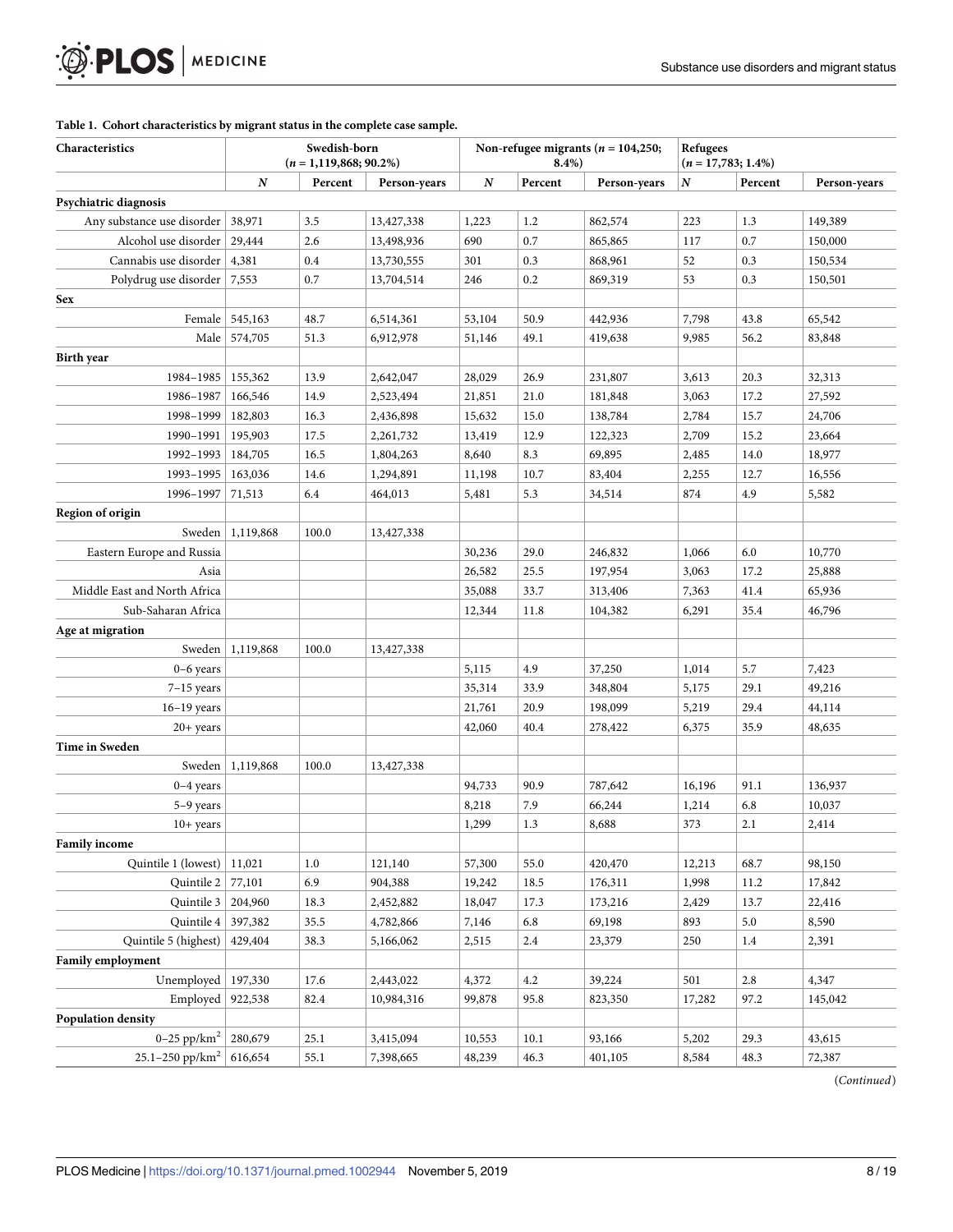#### <span id="page-8-0"></span>**Table 1.** (Continued)

| <b>Characteristics</b>                      | Swedish-born<br>$(n = 1, 119, 868; 90.2\%)$ |                         |          |        | $8.4\%$ | Non-refugee migrants ( $n = 104,250$ ; | Refugees<br>$(n = 17,783; 1.4\%)$ |         |              |
|---------------------------------------------|---------------------------------------------|-------------------------|----------|--------|---------|----------------------------------------|-----------------------------------|---------|--------------|
|                                             | N                                           | Percent<br>Person-vears |          | N      | Percent | Person-vears                           | N                                 | Percent | Person-vears |
| $250.1 - 2500$ pp/km <sup>2</sup>   161,798 |                                             | 14.5                    | ,903,867 | 30,385 | 29.2    | 244,110                                | 2,663                             | 15.0    | 22,204       |
| 2,500.1 or more $pp/km^2$                   | 60,737                                      | 5.4                     | 709,712  | 15,073 | 14.5    | 124,196                                | 1,334                             | 7.5     | 11,184       |
| <b>PTSD</b> diagnosis                       | 2,370                                       | 0.2                     | 25,886   | 659    | 0.6     | 6,607                                  | 227                               | 1.3     | 1,866        |

Abbreviations: pp/km<sup>2</sup>, people per square kilometer; PTSD, post-traumatic stress disorder

<https://doi.org/10.1371/journal.pmed.1002944.t001>

(**[Table](#page-7-0) 1**). Both refugee (19.8 years; IQR, 17.4–22.8) and non-refugee migrants (19.9 years; IQR, 17.5–22.7) had an older median age of first diagnosis than Swedish-born participants (18.6 years; IQR, 16.5–20.9; Kruskal-Wallis:  $\chi^2(2) = 189.2$ ;  $p = 0.0001$ ).

### **Rates of any substance use disorder by migrant status**

The crude incidence of substance use disorders was higher in the Swedish-born population (290.2 per 100,000 person-years; 95% CI 287.3–293.1) than non-refugee migrants (141.8 per 100,000 person-years; 95% CI 134.0–150.0) and refugees (149.3 per 100,000 person-years, 95% CI 130.9–170.2). In an unadjusted model, both refugee (HR, 0.42; 95% CI 0.37–0.48; *p <* 0.001) and non-refugee (HR, 0.42; 95% CI 0.39–0.44; *p <* 0.001) migrants were less likely to have received a diagnosis for a substance use disorder than the Swedish-born population (**Table 2**),

#### **Table 2. Unadjusted and adjusted HRs by migrant status.**

| Substance use disorder               | $\boldsymbol{N}$ | Percent | Unadjusted   |      |        |         | Adjusted        |        |      | p-value |
|--------------------------------------|------------------|---------|--------------|------|--------|---------|-----------------|--------|------|---------|
|                                      |                  |         | <b>HR</b>    |      | 95% CI |         | HR <sup>1</sup> | 95% CI |      |         |
| Any substance use disorder           |                  |         |              |      |        |         |                 |        |      |         |
| Swedish-born                         | 38,971           | 3.5     | 1            |      |        |         |                 |        |      |         |
| Non-refugee migrants                 | 1,223            | 1.2     | 0.42         | 0.39 | 0.44   | < 0.001 | 0.46            | 0.43   | 0.49 | < 0.001 |
| Refugees                             | 223              | 1.3     | 0.42         | 0.37 | 0.48   | < 0.001 | 0.52            | 0.46   | 0.60 | < 0.001 |
| Refugees versus non-refugee migrants |                  |         | 1.02         | 0.88 | 1.18   | 0.78    | 1.15            | 0.99   | 1.32 | 0.06    |
| Alcohol use disorder                 |                  |         |              |      |        |         |                 |        |      |         |
| Swedish-born                         | 29,444           | 2.6     | 1            |      |        |         | 1               |        |      |         |
| Non-refugee migrants                 | 690              | 0.7     | 0.30         | 0.28 | 0.33   | < 0.001 | 0.35            | 0.32   | 0.39 | < 0.001 |
| Refugees                             | 117              | 0.7     | 0.29         | 0.24 | 0.34   | < 0.001 | 0.38            | 0.31   | 0.46 | < 0.001 |
| Refugees versus non-refugee migrants |                  |         | 0.95         | 0.78 | 1.15   | 0.58    | 1.06            | 0.87   | 1.30 | 0.54    |
| Cannabis use disorder                |                  |         |              |      |        |         |                 |        |      |         |
| Swedish-born                         | 4,381            | 0.4     | $\mathbf{1}$ |      |        |         |                 |        |      |         |
| Non-refugee migrants                 | 301              | 0.3     | 0.96         | 0.85 | 1.08   | 0.49    | 0.81            | 0.70   | 0.93 | 0.003   |
| Refugees $\vert$ 52                  |                  | 0.3     | 0.93         | 0.71 | 1.22   | 0.59    | 0.96            | 0.72   | 1.29 | 0.78    |
| Refugees versus non-refugee migrants |                  | L,      | 0.97         | 0.72 | 1.30   | 0.92    | 1.18            | 0.88   | 1.59 | 0.27    |
| Polydrug use disorder                |                  |         |              |      |        |         |                 |        |      |         |
| Swedish-born   7,553                 |                  | 0.7     | $\mathbf{1}$ |      |        |         | 1               |        |      |         |
| Non-refugee migrants                 | 246              | 0.2     | 0.48         | 0.43 | 0.55   | < 0.001 | 0.44            | 0.37   | 0.51 | < 0.001 |
| Refugees $\vert$ 53                  |                  | 0.3     | 0.59         | 0.45 | 0.77   | < 0.001 | 0.58            | 0.44   | 0.78 | < 0.001 |
| Refugees versus non-refugee migrants |                  |         | 1.21         | 0.90 | 1.63   | 0.21    | 1.34            | 0.99   | 1.80 | 0.06    |

<sup>1</sup>Adjusted for age, sex, birth year, family income, family employment, population density, and PTSD diagnosis.

Abbreviations: CI, confidence interval; HR, hazard ratio

<https://doi.org/10.1371/journal.pmed.1002944.t002>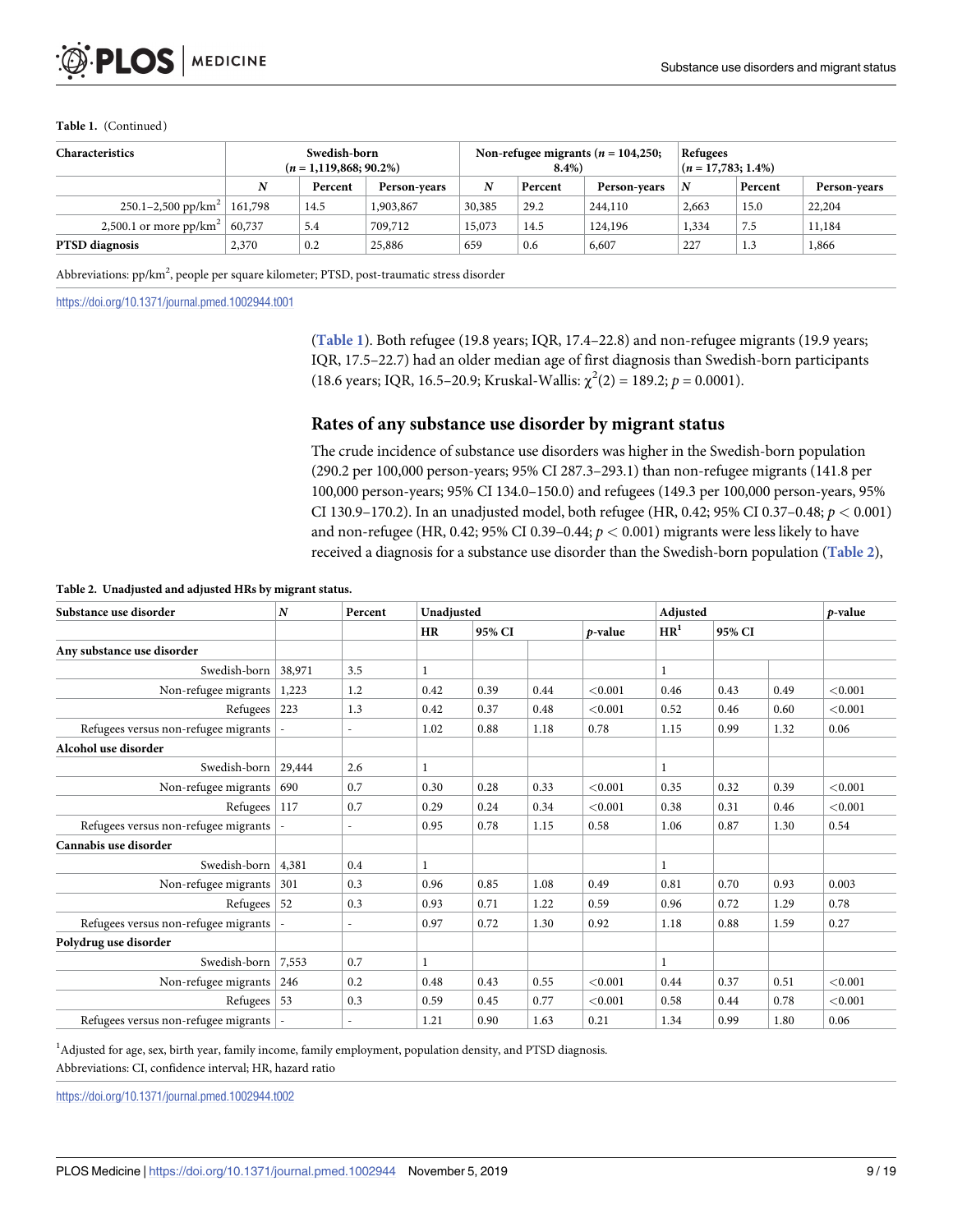<span id="page-9-0"></span>patterns which persisted following adjustment for age, sex, birth year, family income, family employment, population density, and PTSD diagnosis (HR<sub>refugees</sub>, 0.52; 95% CI 0.46-0.60; *p <* 0.001; HRmigrants, 0.46; 95% CI 0.43–0.49; *p <* 0.001).

# **Rates of specific substance use disorders by migrant status**

Alcohol use disorders were the most commonly diagnosed substance use disorder in our cohort (208.4 per 100,000 person-years; 95% CI 206.0–210.7). As for all substance use disorders, rates of alcohol use disorder were lower in both refugee (HR: 0.38; 95% CI 0.31–0.46; *p <* 0.001) and non-refugee migrants (HR: 0.35; 95% CI 0.32–0.39; *p <* 0.001) after adjustment for confounders (**[Table](#page-8-0) 2**). Polydrug use disorders showed similar patterns by migrant status. Interestingly, cannabis use disorders initially appeared not to be reduced in refugee and non-refugee migrants relative to the Swedish-born population in an unadjusted model (i.e., HR<sub>refugees</sub>: 0.93; 95% CI 0.71–1.22;  $p = 0.59$ ). After adjustment for confounders, there remained no evidence that refugees were at lower risk (HR: 0.96; 95% CI 0.72–1.19; *p* = 0.78), although non-refugee migrants were at slightly lower risk of cannabis use disorders than the Swedishborn population (HR: 0.81; 95% CI 0.70–0.93;  $p = 0.003$ ). There were no differences in rates of alcohol or cannabis use disorders between refugee and non-refugee migrants (i.e., alcohol use disorders, HR: 1.06; 95% CI 0.87–1.30;  $p = 0.54$ ), although there was weak evidence that polydrug use disorders may have been somewhat higher in refugees than non-refugee migrants (HR: 1.34; 95% CI 0.99–1.80;  $p = 0.06$ ). In sensitivity analyses in a larger cohort of 1.34 million participants, including 99,631 missing data on income, there was little evidence that excluding this group biased our findings (S5 [Table\)](#page-15-0).

When compared with Swedish-born participants, migrants (both refugee and non-refugee migrants) from all regions of origin were less likely to receive a diagnosis of any substance use disorder, with similar magnitudes of reduced risk for participants from all regions of origin (**[Table](#page-10-0) 3**). Similar patterns were found for alcohol and polydrug use disorders. We found reduced risk of cannabis use disorders for people from most regions of origin, except for migrants from sub-Saharan Africa, who were more likely to be diagnosed with these disorders (HR: 1.40; 95% CI 1.11–1.76; *p* = 0.004) than the Swedish-born population.

### **Rates of substance use disorders by age at migration and time in Sweden**

For all outcomes, we found dose-response relationships between rates of substance use disorders and earlier age at migration or longer time in Sweden (**[Table](#page-11-0) 4** and S4 [Table\)](#page-15-0), such that HRs tended to converge to the Swedish-born rate over time. For example, for any substance use disorder, the aHR was 0.24 (95% CI 0.18–0.31;  $p < 0.001$ ) for those who immigrated to Sweden after 20 years old, but 0.73 (95% CI 0.60–0.89; *p <* 0.001) in those who immigrated between 0 and 6 years old (**[Table](#page-11-0) 4**). For cannabis use disorders (HR: 0.94; 95% CI 0.62–1.42; *p* = 0.77) and polydrug use disorders (HR: 0.92; 95% CI 0.59–1.44; *p* = 0.73), we found no statistically significant differences in rates between the Swedish-born population and those who immigrated between 0 and 6 years old (S4 [Table\)](#page-15-0). These dose-response patterns were mirrored by time in Sweden, with no statistically significant differences in rates of any substance use disorder outcome between the Swedish-born population and migrant groups who had lived in Sweden for over 10 years (**[Table](#page-11-0) 4**, S4 [Table](#page-15-0)). Inspection of AIC scores suggested that age at migration provided better fit of the data than any other exposure for any substance use disorders and alcohol use disorders (jointly with time in Sweden; S5 [Table](#page-15-0)), while region of origin provided a better fit for cannabis and polydrug use disorders.

In further analyses of any substance use disorder, excluding the Swedish-born group to reduce multicollinearity between our exposures, we were able to mutually adjust for migrant status,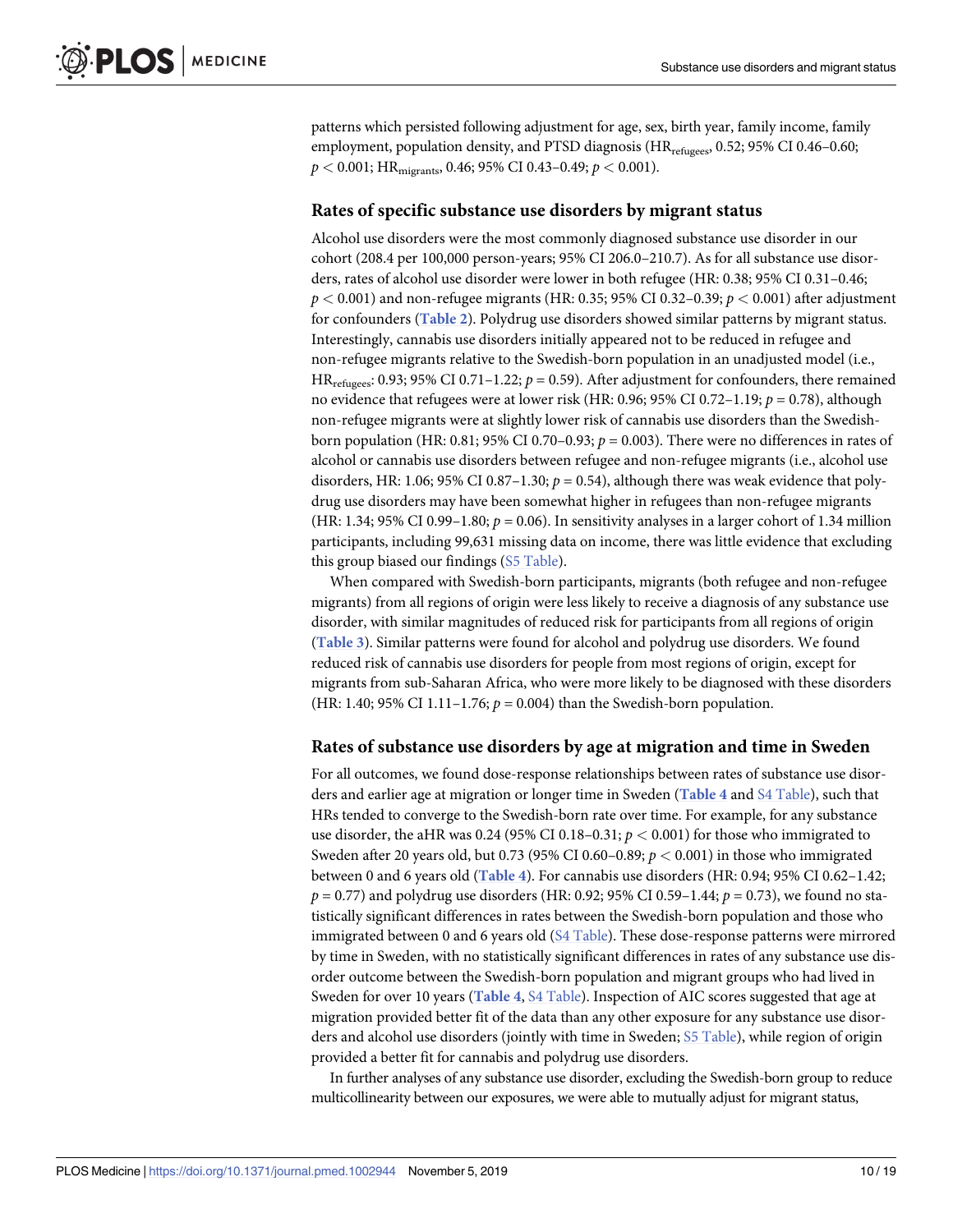<span id="page-10-0"></span>region of origin, age at migration, and time in Sweden (S6 [Table\)](#page-15-0), which suggested independent effects for the latter three variables on rates of substance use disorder amongst migrant groups.

# **Rates of substance use disorders by PTSD and migrant status**

There was evidence (**[Table](#page-11-0) 5**) that the association between PTSD and all substance use disorders differed by migrant status (i.e., LRT for interaction between PTSD and migrant status for any substance use disorder:  $\chi^2$  on 2 degrees of freedom (*df*): 9.4;  $p = 0.01$ ). Typically, PTSD was associated with a larger risk of substance use disorders in the Swedish-born population than in non-refugee migrants or refugee migrants. This effect was most pronounced for cannabis use disorders (LRT  $\chi^2$  (2): 11.7;  $p = 0.003$ ), such that PTSD appeared to be associated with greater risk of cannabis use disorders in the Swedish-born population (HR: 11.50; 95% CI 9.30–14.23; *p <* 0.001) than non-refugee (HR: 5.92; 95% CI 3.58–9.81; *p <* 0.001) or refugee migrants (HR: 2.60; 95% CI 0.63–10.69; *p* = 0.19).

# **Assumptions**

For any substance use disorder, there was some evidence of violation of the proportional hazards assumption for our migrant status variable. This effect was only apparent for non-refugee

| Substance use disorder       | $\boldsymbol{N}$ | Percent | Unadiusted   |        |      |         | Adjusted        |        |      | p-value |
|------------------------------|------------------|---------|--------------|--------|------|---------|-----------------|--------|------|---------|
|                              |                  |         | <b>HR</b>    | 95% CI |      | p-value | HR <sup>1</sup> | 95% CI |      |         |
| Any substance use disorder   |                  |         |              |        |      |         |                 |        |      |         |
| Swedish                      | 38,971           | 3.5     | $\mathbf{1}$ |        |      |         | 1               |        |      |         |
| Eastern Europe and Russia    | 391              | 1.3     | 0.44         | 0.40   | 0.49 | < 0.001 | 0.51            | 0.45   | 0.56 | < 0.001 |
| Asia                         | 266              | 0.9     | 0.34         | 0.30   | 0.38 | < 0.001 | 0.42            | 0.37   | 0.48 | < 0.001 |
| Middle East and North Africa | 532              | 1.3     | 0.42         | 0.38   | 0.45 | < 0.001 | 0.43            | 0.39   | 0.47 | < 0.001 |
| Sub-Saharan Africa           | 257              | 1.4     | 0.48         | 0.43   | 0.55 | < 0.001 | 0.57            | 0.50   | 0.65 | < 0.001 |
| Alcohol use disorder         |                  |         |              |        |      |         |                 |        |      |         |
| Swedish                      | 29,444           | 2.6     | 1            |        |      |         |                 |        |      |         |
| Eastern Europe and Russia    | 222              | 0.7     | 0.33         | 0.28   | 0.37 | < 0.001 | 0.40            | 0.35   | 0.46 | < 0.001 |
| Asia                         | 175              | 0.6     | 0.28         | 0.24   | 0.33 | < 0.001 | 0.38            | 0.32   | 0.45 | < 0.001 |
| Middle East and North Africa | 269              | 0.6     | 0.27         | 0.24   | 0.31 | < 0.001 | 0.30            | 0.27   | 0.34 | < 0.001 |
| Sub-Saharan Africa           | 141              | 0.8     | 0.34         | 0.29   | 0.40 | < 0.001 | 0.42            | 0.35   | 0.50 | < 0.001 |
| Cannabis use disorder        |                  |         |              |        |      |         |                 |        |      |         |
| Swedish                      | 4,381            | 0.4     | 1            |        |      |         | 1               |        |      |         |
| Eastern Europe and Russia    | 77               | 0.3     | 0.82         | 0.66   | 1.03 | 0.09    | 0.76            | 0.60   | 0.97 | 0.03    |
| Asia                         | 49               | 0.2     | 0.59         | 0.45   | 0.79 | < 0.001 | 0.55            | 0.41   | 0.74 | < 0.001 |
| Middle East and North Africa | 141              | 0.3     | 1.03         | 0.87   | 1.22 | 0.73    | 0.79            | 0.66   | 0.95 | 0.01    |
| Sub-Saharan Africa           | 86               | 0.5     | 1.53         | 1.23   | 1.89 | < 0.001 | 1.40            | 1.11   | 1.76 | 0.004   |
| Poly-drug use disorder       |                  |         |              |        |      |         |                 |        |      |         |
| Swedish                      | 7,553            | 0.7     | 1            |        |      |         | 1               |        |      |         |
| Eastern Europe and Russia    | 79               | 0.3     | 0.52         | 0.41   | 0.65 | < 0.001 | 0.45            | 0.35   | 0.57 | < 0.001 |
| Asia                         | 34               | 0.1     | 0.26         | 0.18   | 0.36 | < 0.001 | 0.26            | 0.18   | 0.37 | < 0.001 |
| Middle East and North Africa | 113              | 0.3     | 0.50         | 0.42   | 0.60 | < 0.001 | 0.42            | 0.35   | 0.52 | < 0.001 |
| Sub-Saharan Africa           | 73               | 0.4     | 0.81         | 0.64   | 1.01 | 0.07    | 0.85            | 0.66   | 1.10 | 0.22    |

**[Table](#page-9-0) 3. Unadjusted and adjusted HRs by region of origin.**

<sup>1</sup>Adjusted for age, sex, birth year, family income, family employment, population density, and PTSD diagnosis. Abbreviations: CI, confidence interval; HR, hazard ratio

<https://doi.org/10.1371/journal.pmed.1002944.t003>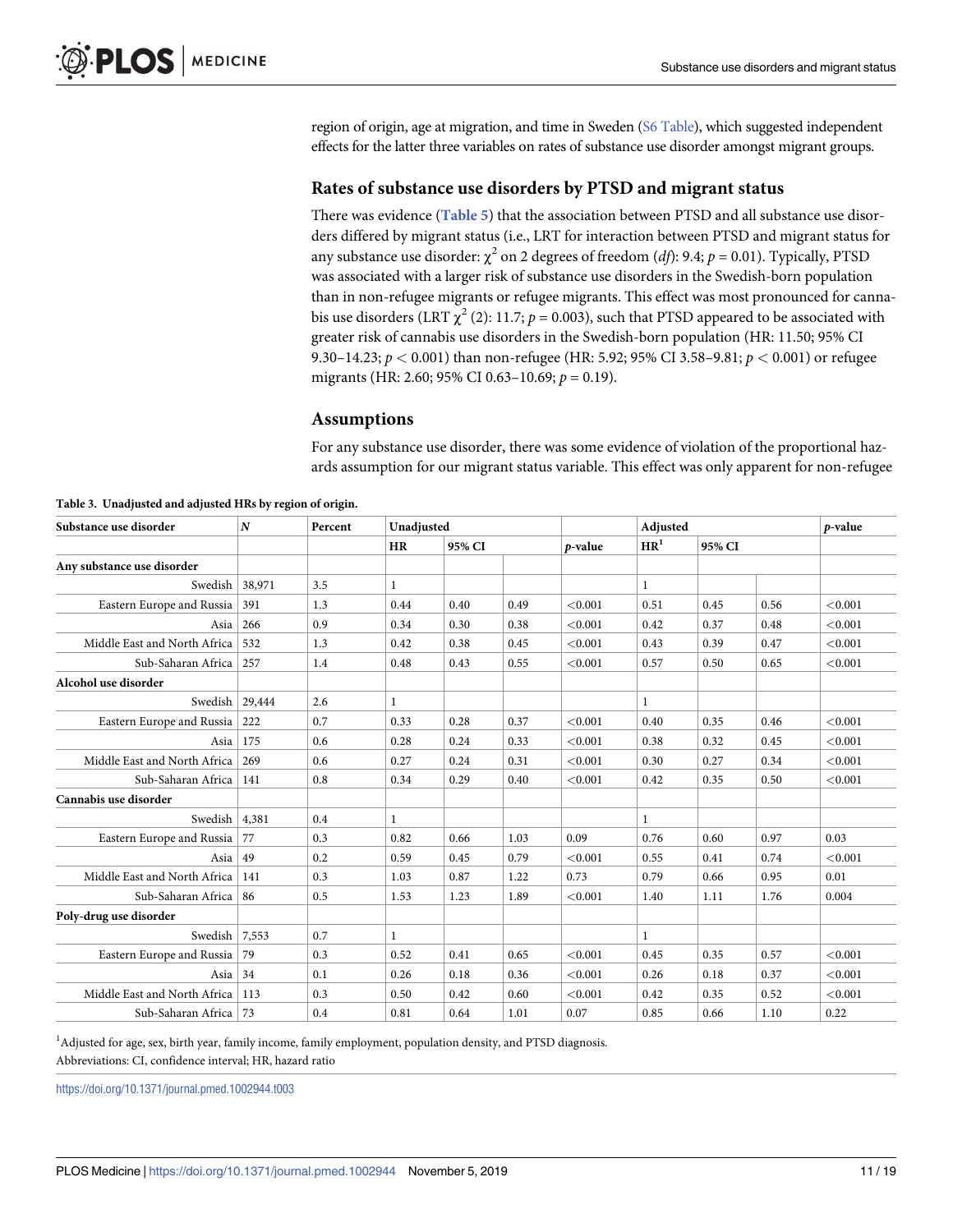| Substance use disorder | $\overline{N}$<br>Unadjusted<br>Percent |     |           |        | Adjusted |                            |      |        |      |            |
|------------------------|-----------------------------------------|-----|-----------|--------|----------|----------------------------|------|--------|------|------------|
|                        |                                         |     | <b>HR</b> | 95% CI |          | HR <sup>1</sup><br>p-value |      | 95% CI |      | $p$ -value |
| Age at migration       |                                         |     |           |        |          |                            |      |        |      |            |
| Swedish-born $ 38,971$ |                                         | 3.5 |           |        |          |                            |      |        |      |            |
| $0-6$ years            | 105                                     | 1.7 | 0.64      | 0.53   | 0.77     | < 0.001                    | 0.73 | 0.60   | 0.89 | 0.002      |
| $7-15$ years   823     |                                         | 2.0 | 0.64      | 0.60   | 0.69     | < 0.001                    | 0.48 | 0.45   | 0.52 | < 0.001    |
| 16–19 years $ 323$     |                                         | 1.2 | 0.39      | 0.35   | 0.44     | < 0.001                    | 0.28 | 0.24   | 0.33 | < 0.001    |
| $20+ \text{years}$     | 195                                     | 0.4 | 0.16      | 0.14   | 0.19     | < 0.001                    | 0.24 | 0.18   | 0.31 | ${<}0.001$ |
| Time in Sweden         |                                         |     |           |        |          |                            |      |        |      |            |
| Swedish-born $ 38,971$ |                                         | 3.5 |           |        |          |                            |      |        |      |            |
| $0-4$ years            | 1,234                                   | 1.1 | 0.40      | 0.37   | 0.41     | < 0.001                    | 0.42 | 0.39   | 0.46 | < 0.001    |
| $5-9$ years            | 170                                     | 1.8 | 0.62      | 0.54   | 0.73     | < 0.001                    | 0.65 | 0.56   | 0.76 | < 0.001    |
| $10+$ years   42       |                                         | 2.5 | 1.03      | 0.76   | 1.39     | 0.86                       | 1.11 | 0.82   | 1.51 | 0.49       |

#### <span id="page-11-0"></span>[Table](#page-9-0) 4. Unadjusted and adjusted HRs by age at migration and time in Sweden for any substance use disorder.

<sup>1</sup>Adjusted for age, sex, birth year, family income, family employment, population density, and PTSD diagnosis. Abbreviations: CI, confidence interval; HR, hazard ratio

<https://doi.org/10.1371/journal.pmed.1002944.t004>

migrants (S1 [Fig\)](#page-15-0), primarily driven by slightly higher incidence rates of substance use disor-ders amongst non-refugee migrants in later follow-up periods (S7 [Table\)](#page-15-0). Nevertheless, HRs for both migrant groups were substantially lower than for the Swedish-born group across all follow-up periods (S7 [Table](#page-15-0)).

#### **[Table](#page-10-0) 5. Effect modification between migrant status and PTSD diagnosis in adjusted models.**

| Substance use disorder                    | $N^1$                 | Percent | Adjusted        |        | p-value |         |  |  |  |  |
|-------------------------------------------|-----------------------|---------|-----------------|--------|---------|---------|--|--|--|--|
|                                           |                       |         | HR <sup>2</sup> | 95% CI |         |         |  |  |  |  |
| Any substance use disorder                |                       |         |                 |        |         |         |  |  |  |  |
| PTSD in Swedish-born                      | 627                   | 26.5    | 7.36            | 6.79   | 7.96    | < 0.001 |  |  |  |  |
| PTSD in nonmigrant refugees               | 54                    | 8.2     | 4.88            | 3.71   | 6.41    | < 0.001 |  |  |  |  |
| PTSD in refugees                          | 17                    | 7.5     | 5.94            | 3.62   | 9.74    | < 0.001 |  |  |  |  |
| LRT $\chi^2$ (df) p-value for interaction | 9.4 (2); $p = 0.01$   |         |                 |        |         |         |  |  |  |  |
| Alcohol use disorder                      |                       |         |                 |        |         |         |  |  |  |  |
| PTSD in Swedish-born                      | 410                   | 17.3    | 5.93            | 5.38   | 6.54    | < 0.001 |  |  |  |  |
| PTSD in nonmigrant refugees               | 23                    | 2.5     | 3.60            | 2.37   | 5.45    | < 0.001 |  |  |  |  |
| PTSD in refugees                          | 6                     | 2.6     | 3.82            | 1.68   | 8.68    | < 0.001 |  |  |  |  |
| LRT $\chi^2$ (df) p-value for interaction | 7.1 (2); $p = 0.03$   |         |                 |        |         |         |  |  |  |  |
| Cannabis use disorder                     |                       |         |                 |        |         |         |  |  |  |  |
| PTSD in Swedish-born                      | 88                    | 3.7     | 11.50           | 9.30   | 14.23   | < 0.001 |  |  |  |  |
| PTSD in nonmigrant refugees               | 16                    | 2.4     | 5.92            | 3.58   | 9.81    | < 0.001 |  |  |  |  |
| PTSD in refugees $ 2$                     |                       | 0.9     | 2.60            | 0.63   | 10.69   | 0.19    |  |  |  |  |
| LRT $\chi^2$ (df) p-value for interaction | 11.7 (2); $p = 0.003$ |         |                 |        |         |         |  |  |  |  |
| Polydrug use disorder                     |                       |         |                 |        |         |         |  |  |  |  |
| PTSD in Swedish-born                      | 238                   | 10.0    | 13.83           | 12.14  | 15.76   | < 0.001 |  |  |  |  |
| PTSD in nonmigrant refugees               | 18                    | 2.7     | 7.10            | 4.39   | 11.48   | < 0.001 |  |  |  |  |
| PTSD in refugees                          | 9                     | 4.0     | 13.77           | 6.72   | 28.22   | < 0.001 |  |  |  |  |
| LRT $\chi^2$ (df) p-value for interaction | 8.1 (2); $p = 0.02$   |         |                 |        |         |         |  |  |  |  |

<sup>1</sup>Number and proportion of participants with PTSD diagnosis who received a substance use disorder diagnosis.

<sup>2</sup>Adjusted for age, sex, birth year, family income, family employment, and population density.

Abbreviations: CI, confidence interval; df, degrees of freedom; HR, hazard ratio; LRT, likelihood ratio test

<https://doi.org/10.1371/journal.pmed.1002944.t005>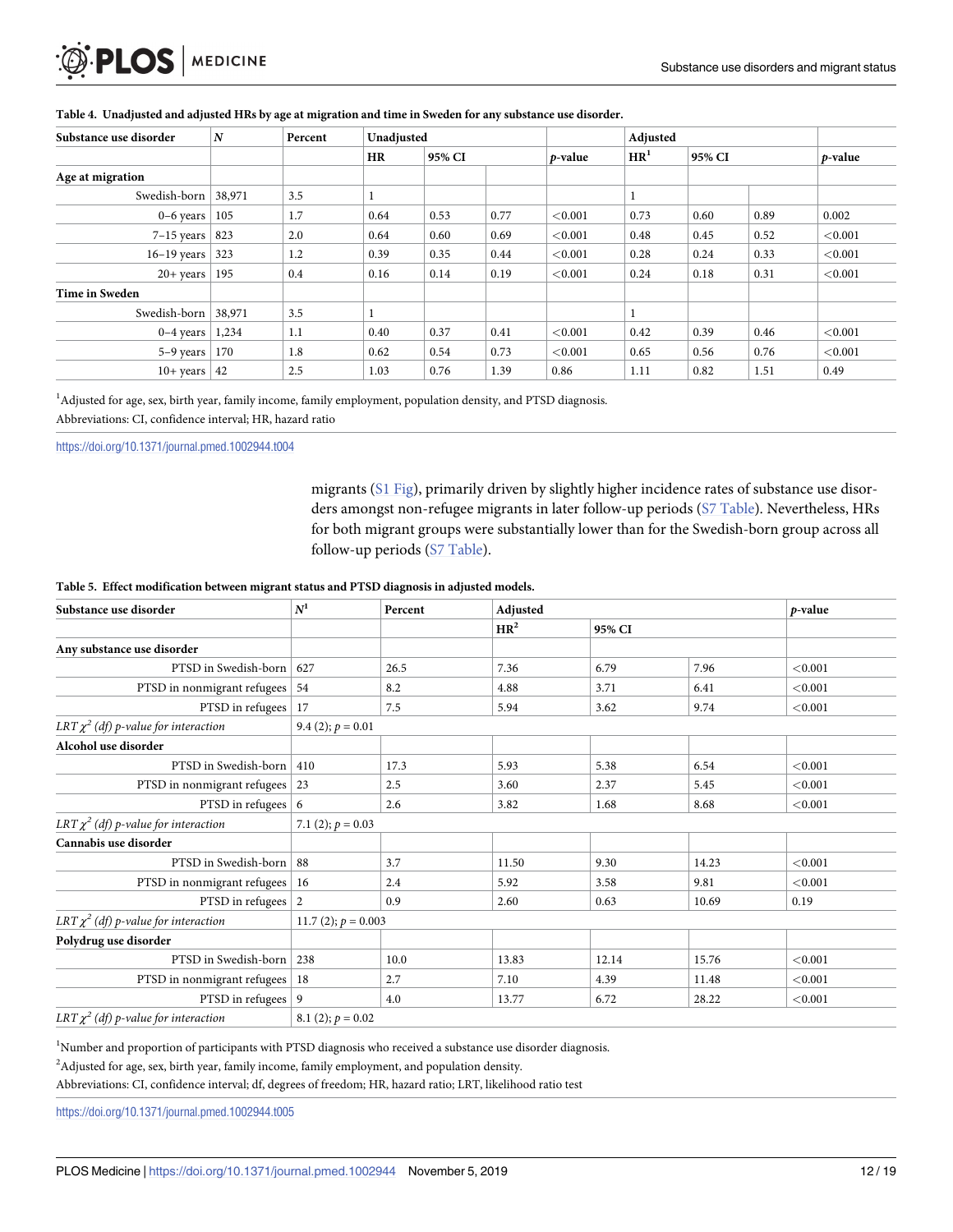# <span id="page-12-0"></span>**Discussion**

# **Primary findings**

In our large, nationwide cohort, refugee and non-refugee migrants were substantially less likely to be diagnosed with a substance use disorder than Swedish-born individuals, extending to alcohol, cannabis (in non-refugee migrants), and polydrug disorders independently. We found no evidence of differences in incidence rates between these two migrant groups, with the possible exception of polydrug use disorders, which may have been elevated amongst refugees compared with non-refugee migrants. Rates were lower for migrants from all regions of origin, with the exception of raised rates of cannabis use disorders for migrants from sub-Saharan Africa relative to the Swedish-born population. Rates in migrants converged to the Swedish-born rate over time, with dose-response patterns for both age at migration and time in Sweden. Finally, we found strong evidence that individuals with PTSD were more likely to be diagnosed with a substance use disorder than those without a PTSD diagnosis, a relative effect that was more strongly associated with risk amongst Swedish-born participants, in contrast to our hypothesis. Nonetheless, PTSD may have had greater impact on the incidence of substance abuse disorders in migrant groups, given its higher occurrence than in the Swedish-born population.

# **Strengths and limitations**

Our study had several methodological strengths. Our longitudinal design in a comprehensive nationwide sample allowed us to obtain precise estimates of the incidence of substance use disorders in refugees and non-refugee migrants in comparison with the Swedish-born population for the first time, to our knowledge. Because of the unique opportunity offered by the linked Swedish registers, we were able to gather information on over 1.2 million people living in Sweden, including over 17,000 refugees. The Swedish register is known to be reliable for research, containing highly complete data with minimal loss to follow-up [\[7\]](#page-16-0). We conducted complete case analysis, excluding 7.7% of the cohort due to missing covariate data. Excluded participants predominantly left the cohort before age 16 (S2 [Table\)](#page-15-0), on whom personal or parental income was not available in the LISA register before this age. Although these participants differed from the analytical sample on outcome, exposure, and covariate data, sensitivity analyses that retained these participants did not alter the interpretation of our findings (S3 [Table\)](#page-15-0). Furthermore, the literature also suggests that missingness of around 5% is likely to be inconsequential [\[38\]](#page-18-0) to valid statistical inferences and that estimates are unlikely to be biased with less than 10% missing data [[39](#page-18-0),[40](#page-18-0)]. Rates of all-cause mortality in this young sample were low [\(S8](#page-15-0) [Table](#page-15-0)) and were therefore unlikely to have acted as a competing risk on our results. Together, this suggests that our findings were robust to possible biases introduced by their omission from our main analyses.

There were also notable limitations of our study. Most crucially, our incidence results were based on substance use disorders diagnosed in secondary care, including emergency department visits but excluding contacts only seen within primary care. Here, non-differential case ascertainment would have led us to underestimate the incidence of substance use disorders in Sweden, particularly where certain patterns of misuse and related disorders (i.e., alcohol) may go undetected in the population. Nonetheless, we would still interpret our results as informative of the treated incidence of such disorders requiring secondary in- or outpatient admission. In this light, the absolute incidence rates we observed highlight a substantive public mental health issue, particularly amongst the Swedish-born population, in whom the overall incidence rate of 290 new cases per 100,000 person-years is seven and a half times higher than reported for a near-identical cohort with respect to psychotic disorders [\[7\]](#page-16-0). Furthermore, these rates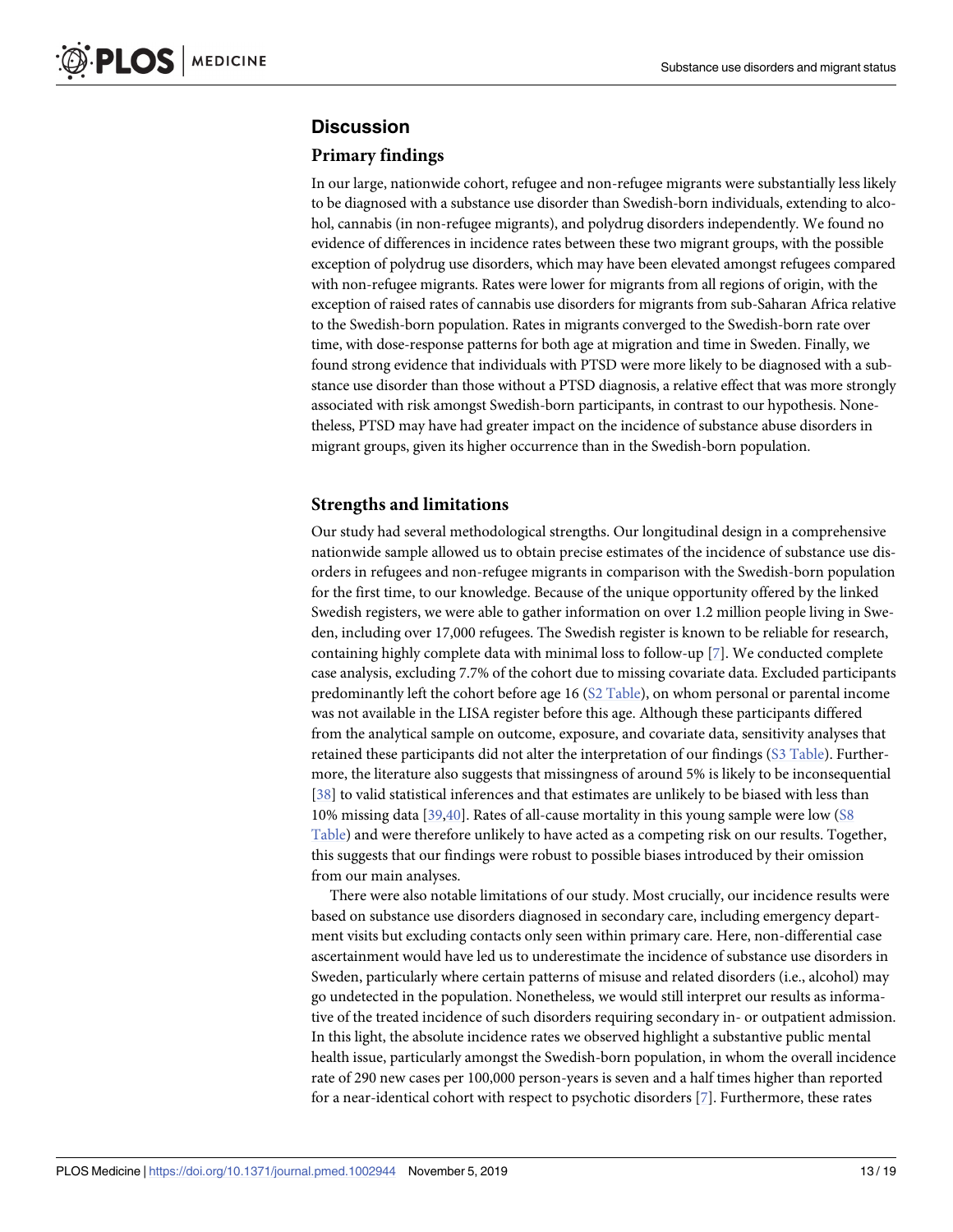<span id="page-13-0"></span>appear consistent with those observed in similar comprehensive national data in Denmark [\[14\]](#page-17-0) and substantively higher than reported in general population samples in the Netherlands [\[41\]](#page-18-0) and US [[42](#page-18-0)]. We acknowledge that differential case ascertainment by migrant status may have had more substantive impact on our results. This could have occurred if migrant groups were more or less likely to only be identified via primary care. It has previously been reported that refugees in Sweden struggle to access healthcare services [\[43\]](#page-18-0), sometimes due to a fear of being deported [[27](#page-17-0)]. Other obstacles to accessing healthcare may include language, legal, gender, or stigma-based barriers [\[44](#page-18-0)]. If true, this may have led us to underestimate rates of substance use disorders in refugee migrants relative to the Swedish-born population. Nevertheless, one might expect some of these issues to apply less readily to non-refugee migrants, whose lower risk of substance abuse disorders was equivocal to their refugee counterparts from the same regions of origin. Furthermore, such an ascertainment bias is difficult to reconcile with the substantively raised rates of PTSD and psychotic disorders observed in refugees from similar samples in Sweden [[7](#page-16-0),[45](#page-18-0)]. Although a small proportion of cases presenting to private outpatient facilities may have been missed, we believe such an effect would have led our estimates to be conservative, assuming that refugee and non-refugee migrants in our sample would have been less likely to use private healthcare. Although the National Patient Register only included outpatient psychiatric diagnoses recorded since 2001 (with complete national coverage since 2005), we do not believe this would have led to substantial case ascertainment bias, given the paucity of outpatient services available before 2001 in Sweden.

Our results should also be interpreted in the context of the validity of diagnoses made in clinical practice. In general, psychiatric diagnoses in the National Patient Register are valid [\[35\]](#page-18-0), although direct evidence for substance use disorders remains to be established. Nonetheless, diagnoses in our study were based on those made following inpatient admission or specialized outpatient treatment, and we have no reason to believe they would not be valid.

A further limitation of our study is that we used broad region of origin categories, although our migrant samples tended to come from specific regions from these areas (S1 [Table](#page-15-0)). Our findings may not generalize to asylum seekers or undocumented migrants who were not included in the present study. There was some evidence that hazards were not proportional for refugee and non-refugee migrants, although these groups were at lower risk of substance use disorders than the Swedish-born group across all periods of follow-up, suggesting that this violation did not meaningfully affect the interpretation of our findings. Finally, our study was also limited to participants who met diagnostic criteria for a substance use disorder, and we were unable to investigate subclinical substance use in this sample.

### **Comparison with previous literature**

Broadly, our main finding that substance use disorders were lower amongst migrants, regardless of refugee status, is consistent with previous Swedish studies [[22,27\]](#page-17-0), including with respect to alcohol use disorders [[23](#page-17-0)]. This appears to be a robust finding globally  $[22-27]$ , sometimes even in the presence of significant trauma, suggesting that cultural norms and behaviors with respect to substance use may shape risk [\[46\]](#page-18-0). This argument may also explain why the effect of PTSD on substance use disorders appeared to be greater in the Swedish-born population. Nonetheless, our findings contradicted some other studies that have observed that refugees [\[47\]](#page-18-0) and some non-refugee groups [\[23,](#page-17-0)[48\]](#page-18-0) in Sweden had higher rates of substance use disorders than the Swedish-born population, a finding we only observed with respect to cannabis use disorders in migrants from sub-Saharan Africa. An important difference between these studies and our own was that previous studies included migrant groups from different geographic regions. As we wanted to ensure valid comparisons between refugee and non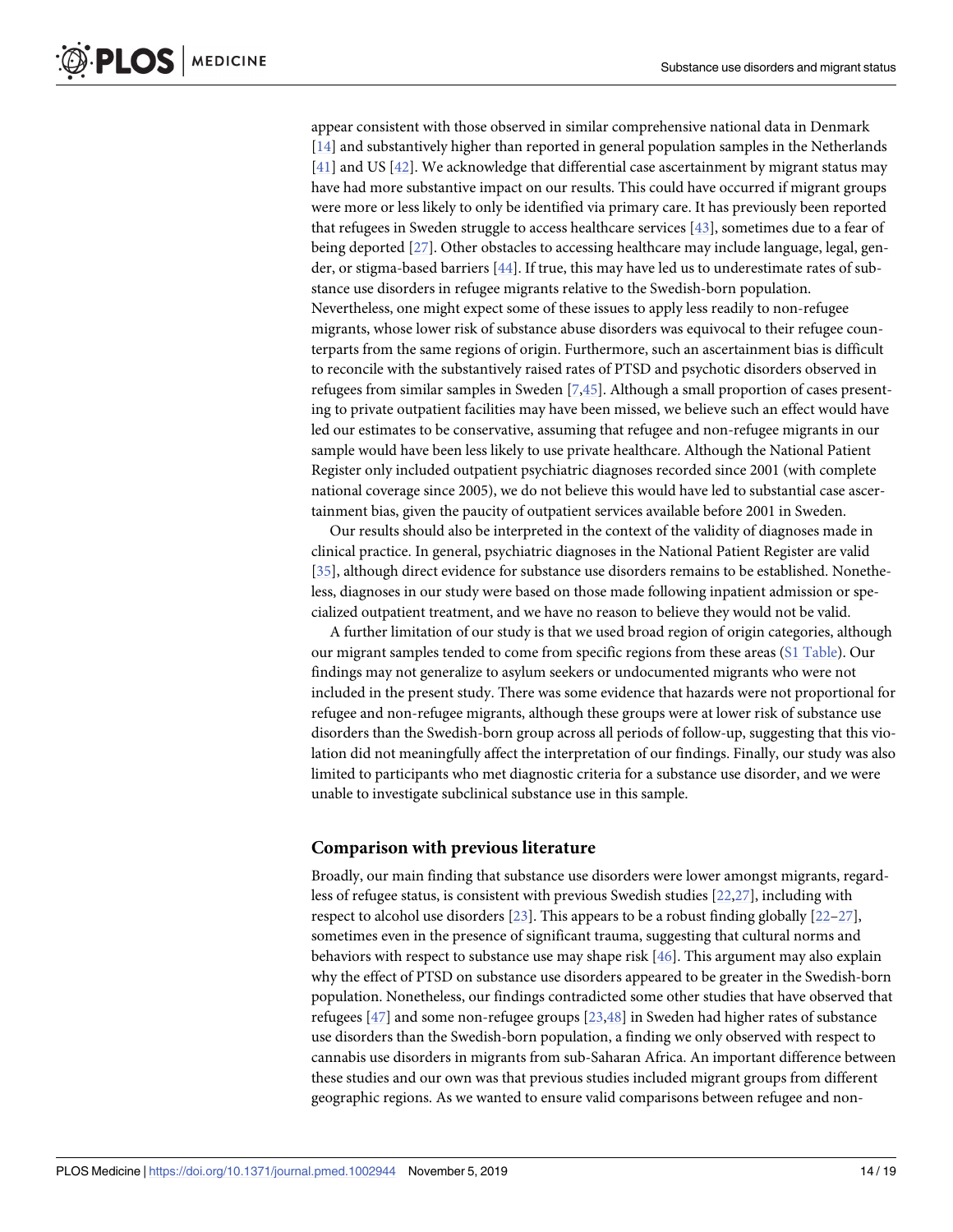refugee migrants, we restricted our sample to participants from regions of the world where Sweden has traditionally received substantial refugee flows. This excluded regions such as North America, Oceania, Western Europe, and Nordic countries, which were included in the aforementioned studies [\[23,](#page-17-0)[48\]](#page-18-0), and from where the incidence of substance abuse may be higher than amongst participants from regions included in the present study. We therefore suggest that it is important to consider region of origin and other sociocultural variation in substance use as a primary driver of disorder risk. Finally, in line with another study, we found that people with a diagnosis of PTSD were more at risk of developing a substance use disorders [\[32\]](#page-18-0), although further studies should investigate the extent to which these associations may result from greater healthcare contact and diagnostic assessment.

### **Interpretation**

Incidence rates of substance use disorders in all groups were very high, marking this out as a major public mental health challenge irrespective of relative differences in risk between migrant and non-migrant populations. From this perspective, our results suggest that while substance abuse issues are a nontrivial concern in migrant groups, particularly amongst those with a history of PTSD, the substantial burden of these disorders affect the majority population in Sweden, where prevention efforts could be targeted. Lower rates of substance use disorders—which we observed to a similar extent in both refugee and non-refugee migrant groups from the same regions of origin—may be attributable to various factors, including the "healthy immigrant effect" or sociocultural and religious differences in attitudes and behaviors towards substance use. The healthy migrant effect suggests that people who chose to migrate are more motivated, adaptive, and often younger and healthier than the native-born population. However, such an effect may be less likely to explain lower rates of substance use disorders in refugees, although it has been posited [\[21\]](#page-17-0) that they may benefit from additional institutional and contextual levers in their country of settlement, which provide further support against harmful behaviors [\[21](#page-17-0),[22\]](#page-17-0).

Alternatively, lower rates of substance use disorders we observed for refugee and non-refugee migrants compared with the Swedish-born population may be attributable to cultural norms or religious views on substance use behaviors. Interestingly, our results indicated that rates of substance use disorders in migrant groups in Sweden tended to converge (i.e., increase) towards the rate in the Swedish-born population over time in a dose-response fashion, whether inspected via earlier age at migration or time lived in Sweden. These results are in line with similar observations in prevalence data on substance abuse [[22](#page-17-0)] and with respect to suicide risk from a similar longitudinal cohort study in Sweden [\[8\]](#page-16-0). One possible interpretation of these findings is that acculturative processes lead some migrant groups to adopt Swedish health behaviors over time, here increasing their risk of being diagnosed with a substance use disorder. Alternatively, migrants who have lived longer in Sweden may be more likely to use the Swedish secondary healthcare system, due to better health literacy or fewer language barriers. Further studies are required to disentangle the multifactorial influences that may underlie these results. In doing so, we know that the immigrant/refugee paradox is not apparent for all psychiatric disorders, most notably schizophrenia and other psychotic disorders  $[7,15]$  $[7,15]$ , suggesting that any stressors associated with refugee or migrant status may have differential effects on psychiatric morbidity, depending on an interplay of other contextual, individual, and neurobiological features.

Our study illustrates the substantial burden of mental health problems attributable to substance use disorders in the general population and amongst those with a history of PTSD, which is overrepresented in refugee and migrant groups. If generalizable, such high levels of psychiatric morbidity and potential convergence of rates in migrant groups over time to those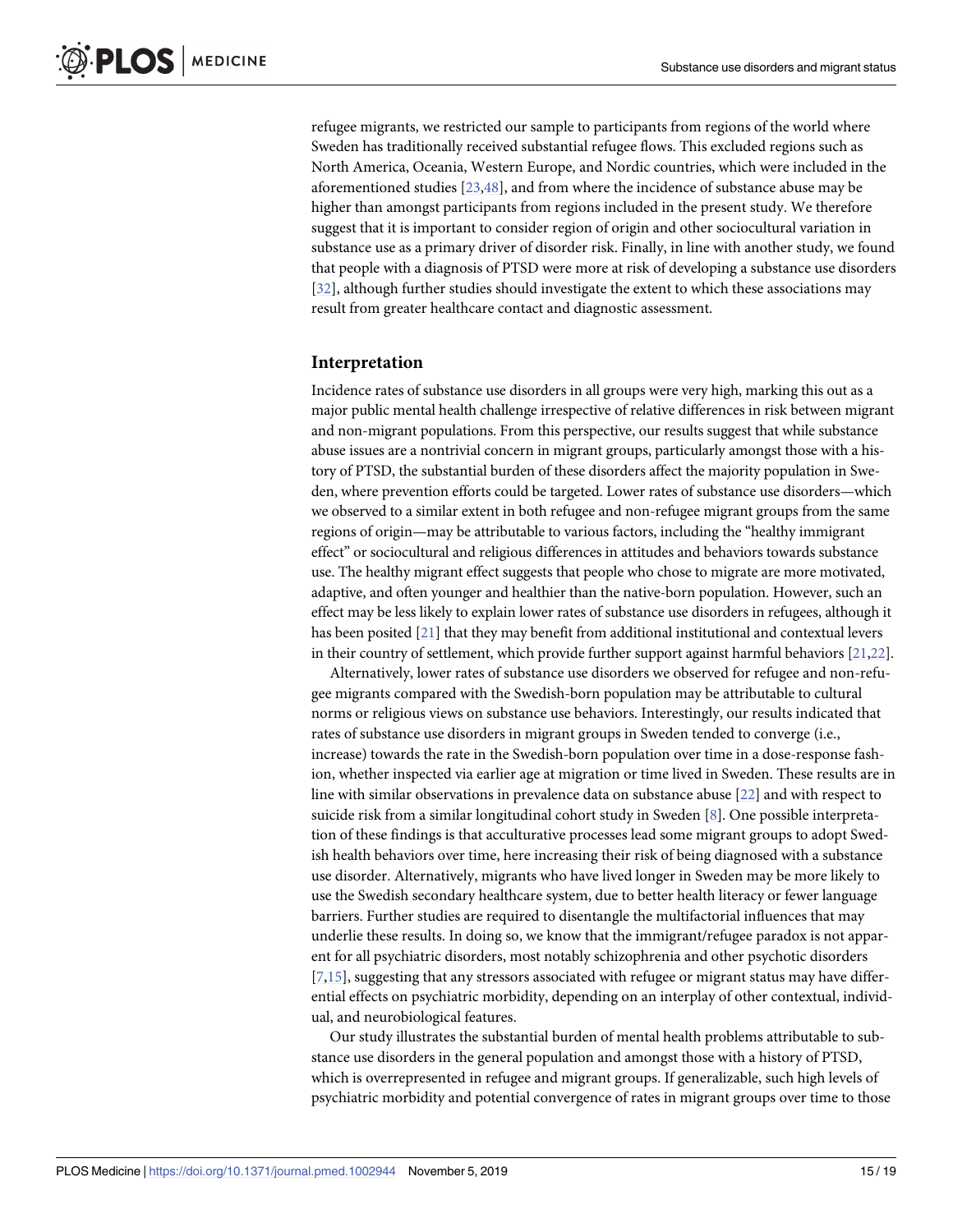<span id="page-15-0"></span>in the background population will present a fundamental public health concern for many nations across the globe.

# **Supporting information**

**S1 STROBE [Checklist.](http://journals.plos.org/plosmedicine/article/asset?unique&id=info:doi/10.1371/journal.pmed.1002944.s001) Checklist for observational studies.** (DOCX)

**S1 [Text](http://journals.plos.org/plosmedicine/article/asset?unique&id=info:doi/10.1371/journal.pmed.1002944.s002). Original protocol for the study.** (DOCX)

**S1 [Fig](http://journals.plos.org/plosmedicine/article/asset?unique&id=info:doi/10.1371/journal.pmed.1002944.s003). Log-log plots of Schoenfeld residuals for hazard of any substance use disorder by migrant status in crude and adjusted models.** (A) Crude model and (B) adjusted model of log-log plots of Schoenfeld residuals by log time, following Cox proportional hazards modelling of any substance use disorder. Both panels indicate substantial departure from the proportional hazards assumptions for the non-refugee migrant group (green line), although a less severe violation of this assumption for refugee migrants (red line) relative to the Swedish-born population (blue line). See S5 Table for possible effect of bias on estimates. (TIF)

**S1 [Table.](http://journals.plos.org/plosmedicine/article/asset?unique&id=info:doi/10.1371/journal.pmed.1002944.s004) Region of origin classification and basic sample characteristics of migrant groups.**

(DOCX)

**S2 [Table.](http://journals.plos.org/plosmedicine/article/asset?unique&id=info:doi/10.1371/journal.pmed.1002944.s005) Cohort characteristics by missingness status.** (DOCX)

**S3 [Table.](http://journals.plos.org/plosmedicine/article/asset?unique&id=info:doi/10.1371/journal.pmed.1002944.s006) Unadjusted and adjusted HRs for substance use disorders by migrant status in sensitivity analysis of enlarged sample (***N* **= 1,341,532), with adjustment for income.** HR, hazard ratio (DOCX)

**S4 [Table.](http://journals.plos.org/plosmedicine/article/asset?unique&id=info:doi/10.1371/journal.pmed.1002944.s007) Unadjusted and adjusted HRs by age at migration and time in Sweden for specific substance use disorders.** HR, hazard ratio (DOCX)

**S5 [Table.](http://journals.plos.org/plosmedicine/article/asset?unique&id=info:doi/10.1371/journal.pmed.1002944.s008) Comparison of AIC scores from adjusted Cox proportional hazards regression for main exposures on substance use disorder outcomes.** AIC, Akaike's Information Criterion

(DOCX)

**S6 [Table.](http://journals.plos.org/plosmedicine/article/asset?unique&id=info:doi/10.1371/journal.pmed.1002944.s009) Risk of any substance use disorder in migrant subsample after mutual adjustment for all exposures and confounders.** (DOCX)

**S7 [Table.](http://journals.plos.org/plosmedicine/article/asset?unique&id=info:doi/10.1371/journal.pmed.1002944.s010) Examining evidence for violation of proportional hazards by migrant status for all substance use disorders.** (DOCX)

**S8 [Table.](http://journals.plos.org/plosmedicine/article/asset?unique&id=info:doi/10.1371/journal.pmed.1002944.s011) All-cause mortality rate by migrant status.** (DOCX)

# **Acknowledgments**

A preprint of this manuscript and the Stata do-files (analytical scripts) have been made available at [https://psyarxiv.com/m8b2k;](https://psyarxiv.com/m8b2k) doi: [10.31234/osf.io/m8b2k](https://doi.org/10.31234/osf.io/m8b2k).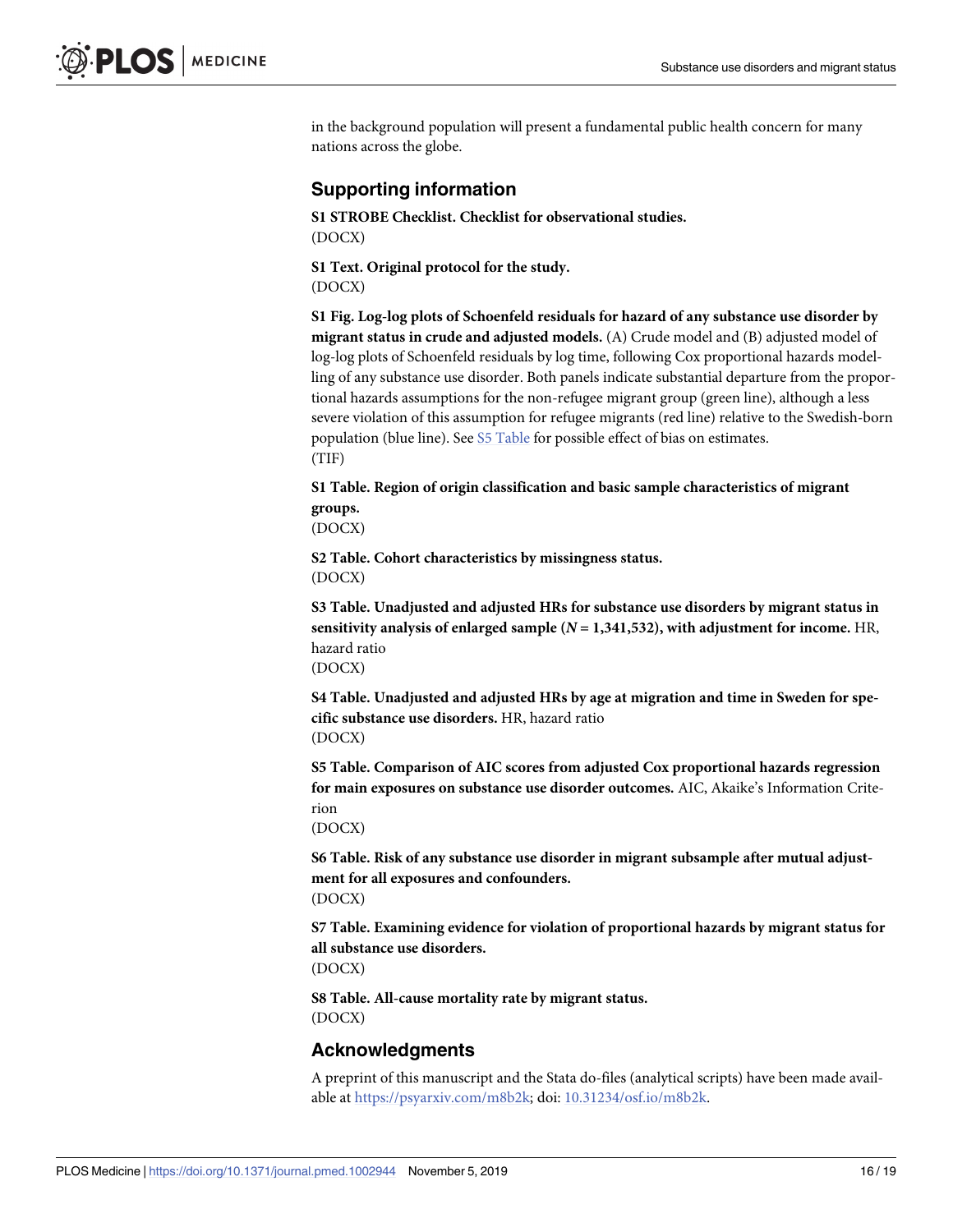# <span id="page-16-0"></span>**Author Contributions**

**Conceptualization:** Christina Dalman, James B. Kirkbride.

**Data curation:** Jennifer Dykxhoorn, Anna-Clara Hollander, James B. Kirkbride.

**Formal analysis:** Samantha Harris, Jennifer Dykxhoorn, James B. Kirkbride.

**Funding acquisition:** Jennifer Dykxhoorn, Anna-Clara Hollander, Christina Dalman, James B. Kirkbride.

**Investigation:** Jennifer Dykxhoorn, Christina Dalman, James B. Kirkbride.

**Methodology:** Samantha Harris, Jennifer Dykxhoorn, James B. Kirkbride.

**Project administration:** Christina Dalman, James B. Kirkbride.

**Resources:** Christina Dalman.

**Software:** James B. Kirkbride.

**Supervision:** Jennifer Dykxhoorn, James B. Kirkbride.

- **Writing – original draft:** Samantha Harris, James B. Kirkbride.
- **Writing – review & editing:** Samantha Harris, Jennifer Dykxhoorn, Anna-Clara Hollander, Christina Dalman, James B. Kirkbride.

#### **References**

- **[1](#page-2-0).** United Nations. International migration report 2017: highlights. 2012.
- **[2](#page-2-0).** UNHCR. UNHCR Figures at a Glance [cited 2019 May 28]. Available from: [https://www.unhcr.org/](https://www.unhcr.org/figures-at-a-glance.html) [figures-at-a-glance.html](https://www.unhcr.org/figures-at-a-glance.html)
- **[3](#page-2-0).** Richter K, Peter L, Lehfeld H, Zäske H, Brar-Reissinger S, Niklewski G. Prevalence of psychiatric diagnoses in asylum seekers with follow-up. BMC Psychiatry. 2018; 18: 206. [https://doi.org/10.1186/](https://doi.org/10.1186/s12888-018-1783-y) [s12888-018-1783-y](https://doi.org/10.1186/s12888-018-1783-y) PMID: [29925338](http://www.ncbi.nlm.nih.gov/pubmed/29925338)
- **4.** Zipfel S, Huber C, Erim Y, Georgiadou E, Zbidat A, Schmitt GM. Prevalence of mental distress among Syrian refugees with residence permission in Germany: a registry-based study. Front Psychiatry. 2018; 1: 393. <https://doi.org/10.3389/fpsyt.2018.00393> PMID: [30210373](http://www.ncbi.nlm.nih.gov/pubmed/30210373)
- **5.** Georgiadou E, Morawa E, Erim Y. High manifestations of mental distress in Arabic asylum seekers accommodated in collective centers for refugees in Germany. Int J Environ Res Public Heal. 2017; 14: 1–13. <https://doi.org/10.3390/ijerph14060612> PMID: [28590438](http://www.ncbi.nlm.nih.gov/pubmed/28590438)
- **[6](#page-2-0).** Slewa-Younan S, Mond JM, Bussion E, Melkonian M, Mohammad Y, Dover H, et al. Psychological trauma and help seeking behaviour amongst resettled Iraqi refugees in attending English tuition classes in Australia. Int J Ment Health Syst. 2015; 9: 5. <https://doi.org/10.1186/1752-4458-9-5> PMID: [25972917](http://www.ncbi.nlm.nih.gov/pubmed/25972917)
- **[7](#page-2-0).** Hollander A-C, Dal H, Lewis G, Magnusson C, Kirkbride JB, Dalman C. Refugee migration and risk of schizophrenia and other non-affective psychoses: cohort study of 1.3 million people in Sweden. BMJ. 2016; 352: i1030. <https://doi.org/10.1136/bmj.i1030> PMID: [26979256](http://www.ncbi.nlm.nih.gov/pubmed/26979256)
- **[8](#page-2-0).** Hollander A-C, Pitman A, Sjöqvist, Lewis G, Magnusson C, Kirkbride JB, et al. Suicide risk among refugees compared with non-refugee migrants and the Swedish-born majority population. Br J Psychiatry. 2019; 1–7. <https://doi.org/10.1192/bjp.2019.220> PMID: [31608849](http://www.ncbi.nlm.nih.gov/pubmed/31608849).
- **[9](#page-2-0).** Kirmayer LJ, Narasiah L, Munoz M, Rashid M, Ryder AG, Guzder J, et al. Common mental health problems in immigrants and refugees: General approach in primary care. CMAJ. 2011; 183: E959–E967. <https://doi.org/10.1503/cmaj.090292> PMID: [20603342](http://www.ncbi.nlm.nih.gov/pubmed/20603342)
- **10.** Aglipay M, Colman I, Chen Y. Does the healthy immigrant effect extend to anxiety disorders? Evidence from a nationally representative study. J Immigr Minor Heal. 2013; 15: 851–857. [https://doi.org/10.](https://doi.org/10.1007/s10903-012-9677-4) [1007/s10903-012-9677-4](https://doi.org/10.1007/s10903-012-9677-4) PMID: [22797950](http://www.ncbi.nlm.nih.gov/pubmed/22797950)
- **[11](#page-2-0).** Markkula N, Lehti V, Gissler M, Suvisaari J. Incidence and prevalence of mental disorders among immigrants and native Finns: a register-based study. Soc Psychiatry Psychiatr Epidemiol. 2017; 52: 1523– 1540. <https://doi.org/10.1007/s00127-017-1432-7> PMID: [28856385](http://www.ncbi.nlm.nih.gov/pubmed/28856385)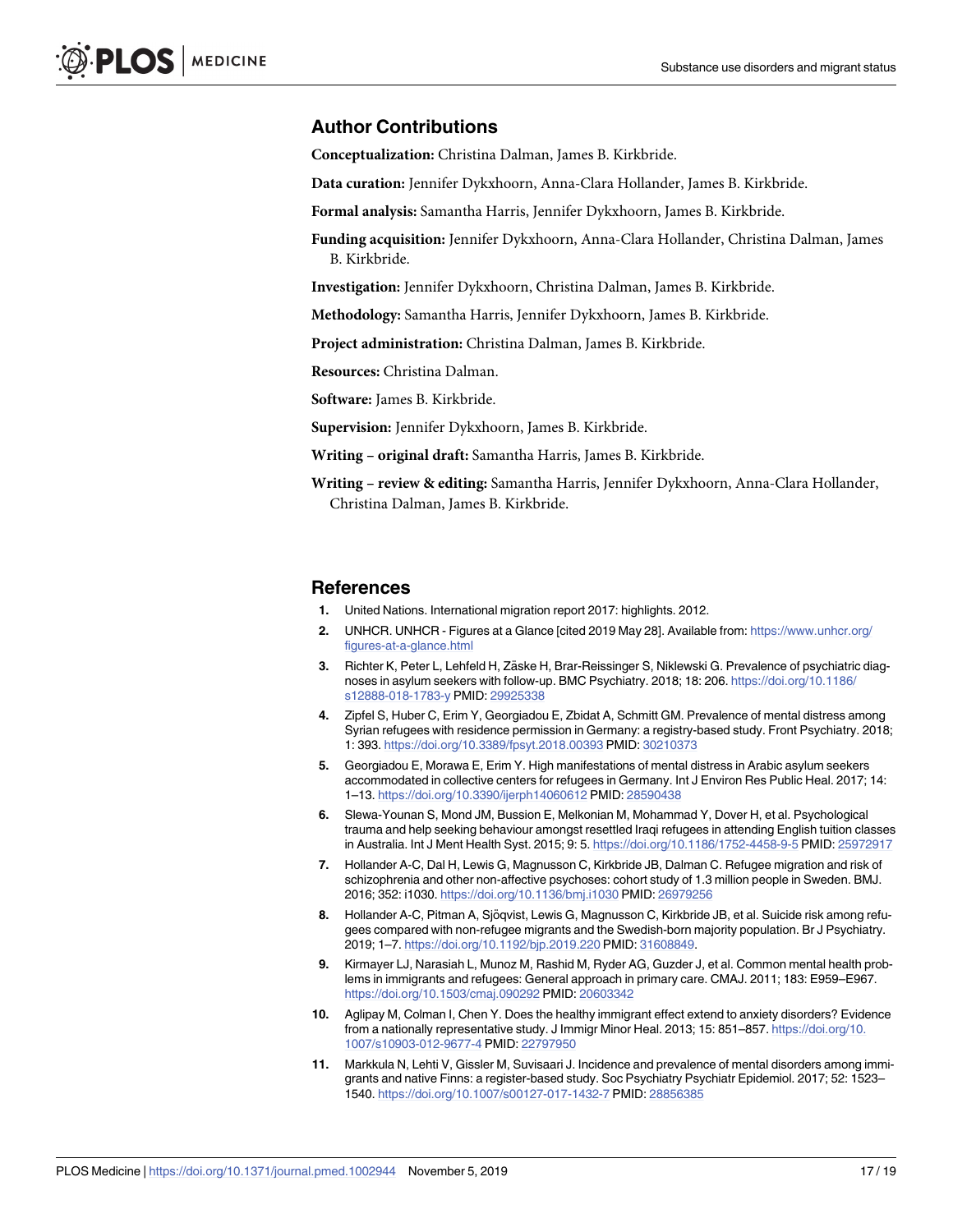- <span id="page-17-0"></span>**[12](#page-2-0).** Salas-Wright CP, Kagotho N, Vaughn MG. Mood, anxiety, and personality disorders among first and second-generation immigrants to the United States. Psychiatry Res. 2014; 220: 1028–1036. [https://doi.](https://doi.org/10.1016/j.psychres.2014.08.045) [org/10.1016/j.psychres.2014.08.045](https://doi.org/10.1016/j.psychres.2014.08.045) PMID: [25223256](http://www.ncbi.nlm.nih.gov/pubmed/25223256)
- **[13](#page-2-0).** Foo S, Tam W, Ho C, Tran B, Nguyen L, McIntyre R, et al. Prevalence of Depression among Migrants: A Systematic Review and Meta-Analysis. Int J Environ Res Public Health. 2018; 15: 1986. [https://doi.](https://doi.org/10.3390/ijerph15091986) [org/10.3390/ijerph15091986](https://doi.org/10.3390/ijerph15091986) PMID: [30213071](http://www.ncbi.nlm.nih.gov/pubmed/30213071)
- **[14](#page-2-0).** Cantor-Graae E, Pedersen CB. Full spectrum of psychiatric disorders related to foreign migration: a Danish population-based cohort study. JAMA psychiatry. 2013; 70: 427–35. [https://doi.org/10.1001/](https://doi.org/10.1001/jamapsychiatry.2013.441) [jamapsychiatry.2013.441](https://doi.org/10.1001/jamapsychiatry.2013.441) PMID: [23446644](http://www.ncbi.nlm.nih.gov/pubmed/23446644)
- **[15](#page-3-0).** Dykxhoorn J, Hollander AC, Lewis G, Magnusson C, Dalman C, Kirkbride JB. Risk of schizophrenia, schizoaffective, and bipolar disorders by migrant status, region of origin, and age-at-migration: A national cohort study of 1.8 million people. Psychol Med. 2018; 1–10. [https://doi.org/10.1017/](https://doi.org/10.1017/S0033291718003227) [S0033291718003227](https://doi.org/10.1017/S0033291718003227) PMID: [30514409](http://www.ncbi.nlm.nih.gov/pubmed/30514409)
- **[16](#page-2-0).** Manhica H, Hollander A-C, Almquist YB, Rostila M, Hjern A. Origin and schizophrenia in young refugees and inter-country adoptees from Latin America and East Africa in Sweden: a comparative study. BJPsych Open. 2016; 2: 6–9. <https://doi.org/10.1192/bjpo.bp.115.002048> PMID: [27703747](http://www.ncbi.nlm.nih.gov/pubmed/27703747)
- **[17](#page-2-0).** Horyniak D, Melo JS, Farrell RM, Ojeda VD, Strathdee SA. Epidemiology of substance use among forced migrants: a global systematic review. PLoS ONE. 2016; 11: e0159134. [https://doi.org/10.1371/](https://doi.org/10.1371/journal.pone.0159134) [journal.pone.0159134](https://doi.org/10.1371/journal.pone.0159134) PMID: [27411086](http://www.ncbi.nlm.nih.gov/pubmed/27411086)
- **[18](#page-2-0).** Sundquist K, Frank G. Urbanization and hospital admission rates for alcohol and drug abuse: a followup study of 4.5 million women and men in Sweden. Addiction. 2004; 99: 1298–1305. [https://doi.org/10.](https://doi.org/10.1111/j.1360-0443.2004.00810.x) [1111/j.1360-0443.2004.00810.x](https://doi.org/10.1111/j.1360-0443.2004.00810.x) PMID: [15369568](http://www.ncbi.nlm.nih.gov/pubmed/15369568)
- **[19](#page-2-0).** Manhica H, Gauffin K, Almqvist YB, Rostila M, Hjern A. Hospital admission and criminality associated with substance misuse in young refugees—A swedish national cohort study. PLoS ONE. 2016;11. <https://doi.org/10.1371/journal.pone.0166066> PMID: [27902694](http://www.ncbi.nlm.nih.gov/pubmed/27902694)
- **[20](#page-2-0).** Luitel NP, Jordans M, Murphy A, Roberts B, McCambridge J. Prevalence and patterns of hazardous and harmful alcohol consumption assessed using the AUDIT among Bhutanese refugees in Nepal. Alcohol Alcohol. 2013; 48: 349–55. <https://doi.org/10.1093/alcalc/agt009> PMID: [23443987](http://www.ncbi.nlm.nih.gov/pubmed/23443987)
- **[21](#page-2-0).** Salas-Wright CP, Vaughn MG. A "refugee paradox" for substance use disorders? Drug Alcohol Depend. 2014; 142: 345–349. <https://doi.org/10.1016/j.drugalcdep.2014.06.008> PMID: [24999058](http://www.ncbi.nlm.nih.gov/pubmed/24999058)
- **[22](#page-2-0).** Salas-Wright CP, Vaughn MG, Clark TT, Terzis LD, Córdova D. Substance use disorders among firstand second- generation immigrant adults in the United States: evidence of an immigrant paradox? J Stud Alcohol Drugs. 2014; 75: 958–67. <https://doi.org/10.15288/jsad.2014.75.958> PMID: [25343653](http://www.ncbi.nlm.nih.gov/pubmed/25343653)
- **[23](#page-2-0).** Hjern A, Allebeck P. Alcohol-related disorders in first- and second-generation immigrants in Sweden: a national cohort study. Addiction. 2004; 99: 229–236. <https://doi.org/10.1046/j.1360-0443.2003.00562.x> PMID: [14756715](http://www.ncbi.nlm.nih.gov/pubmed/14756715)
- **[24](#page-3-0).** Salama E, Niemelä S, Suvisaari J, Laatikainen T, Koponen P, Castaneda AE. The prevalence of substance use among Russian, Somali and Kurdish migrants in Finland: a population-based study. BMC Public Health. 2018; 18: 651. <https://doi.org/10.1186/s12889-018-5564-9> PMID: [29788931](http://www.ncbi.nlm.nih.gov/pubmed/29788931)
- **[25](#page-2-0).** Abebe DS, Hafstad GS, Brunborg GS, Kumar BN, Lien L. Binge Drinking, Cannabis and Tobacco Use Among Ethnic Norwegian and Ethnic Minority Adolescents in Oslo, Norway. J Immigr Minor Heal. 2015; 17: 992–1001. <https://doi.org/10.1007/s10903-014-0077-9> PMID: [25037580](http://www.ncbi.nlm.nih.gov/pubmed/25037580)
- **[26](#page-2-0).** Carrasco-Garrido P, De Miquel AG, Barrera VH, Jiménez-García R. Health profiles, lifestyles and use of health resources by the immigrant population resident in Spain. Eur J Public Health. 2007; 17: 503– 507. <https://doi.org/10.1093/eurpub/ckl279> PMID: [17251304](http://www.ncbi.nlm.nih.gov/pubmed/17251304)
- [27](#page-2-0). Qureshi A, Garcia Campayo J, Eiroa-Orosa FJ, Sobradiel N, Collazos F, Febrel Bordejé M, et al. Epidemiology of substance abuse among migrants compared to native born population in primary care. Am J Addict. 2014; 23: 337–342. <https://doi.org/10.1111/j.1521-0391.2013.12103.x> PMID: [24961361](http://www.ncbi.nlm.nih.gov/pubmed/24961361)
- **[28](#page-2-0).** Rolland B, Geoffroy PA, Pignon B, Benradia I, Font H, Roelandt JL, et al. Alcohol Use Disorders and Immigration up to the Third Generation in France: Findings from a 39,617-Subject Survey in the General Population. Alcohol Clin Exp Res. 2017; 41: 1137–1143. <https://doi.org/10.1111/acer.13387> PMID: [28470666](http://www.ncbi.nlm.nih.gov/pubmed/28470666)
- **[29](#page-3-0).** Kirkbride JB, Hameed Y, Ioannidis K, Ankireddypalli G, Crane CM, Nasir M, et al. Ethnic Minority Status, Age-at-Immigration and Psychosis Risk in Rural Environments: Evidence From the SEPEA Study. Schizophr Bull. 2017; 43: 1251–1261. <https://doi.org/10.1093/schbul/sbx010> PMID: [28521056](http://www.ncbi.nlm.nih.gov/pubmed/28521056)
- **30.** Veling W, Hoek HW, Selten JP, Susser E. Age at migration and future risk of psychotic disorders among immigrants in the Netherlands: A 7-year incidence study. Am J Psychiatry. 2011; 168: 1278– 1285. <https://doi.org/10.1176/appi.ajp.2011.11010110> PMID: [22193672](http://www.ncbi.nlm.nih.gov/pubmed/22193672)